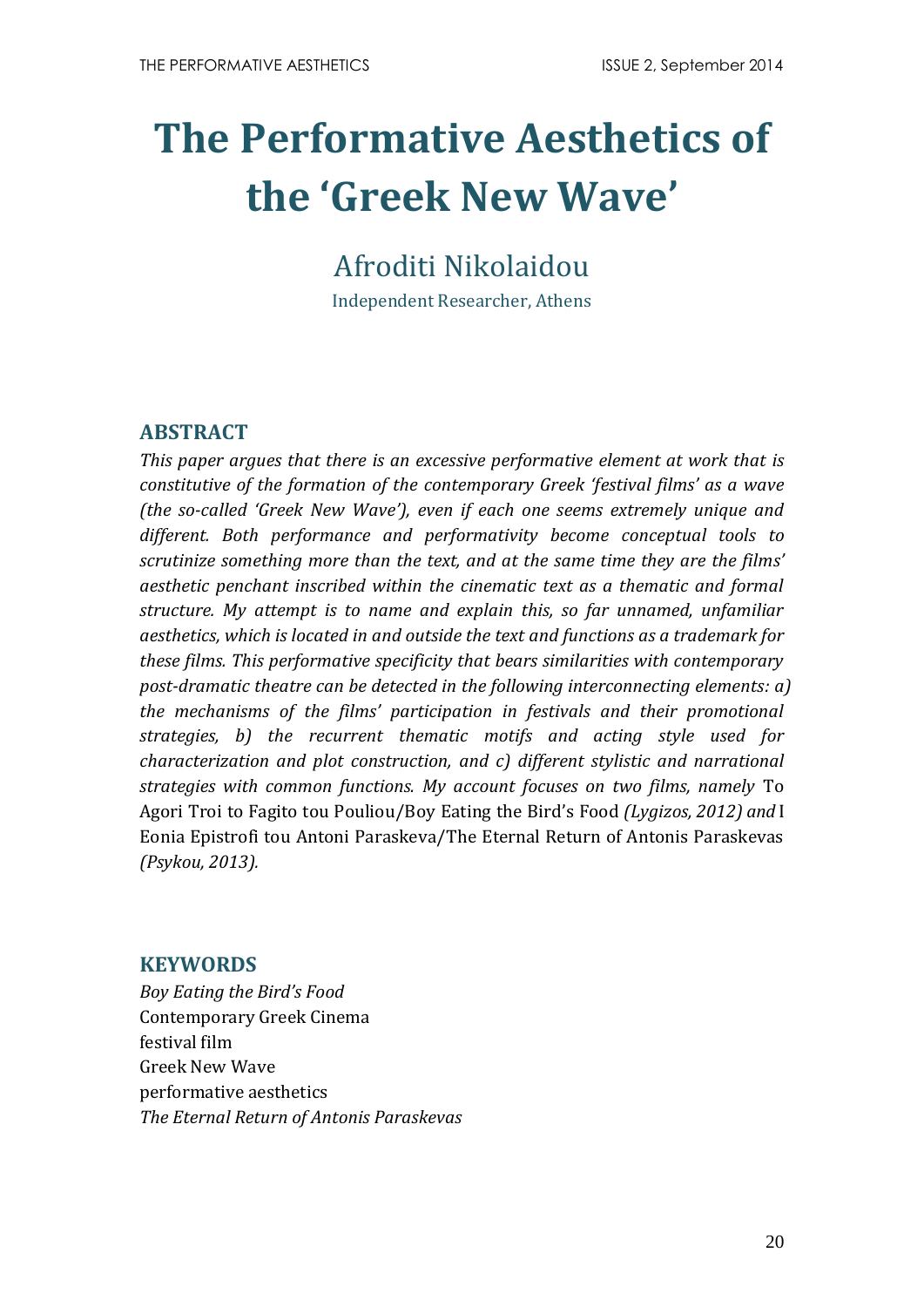## **A GREEK WAY, A GREEK WAVE**

1

While media reference on the festival success and on the content and style of contemporary Greek Cinema expands, it is becoming increasingly crucial for Greek Film Studies to stand critically, theoretically and methodologically alert in order to explicate this new phenomenon and place the discussion within recent academic discourse. A reproduction of the discourse mostly provided by film critics in leading journals and newspapers like *Cahiers du Cinema* and *The Guardian* about the so called 'Greek Weird Wave' or the wider category – as I consider it – 'Greek New Wave', its 'weirdness' and their, sometimes easily assumed, shared characteristics is definitely a starting point only if questioned and certainly not taken for granted. Similarly, the other assertion that otherwise aesthetically different films<sup>1</sup> are categorised and branded together by those who are, as Thomas Elsaesser asserts, in the business of denominating 'new waves' and discovering a "new national cinema" (2005: 99), does not entail lack of a common aesthetics. Research on narrative and formal elements might actually justify, enrich or negate the traits mentioned in mainstream film criticism. The field is definitely complex since films, A-list festivals, and critics function as a feedback loop system that interweaves with the country's recent exposure in international news and form a generic status for the 'Greek New Wave'. Issues of transnational film festival networks, of recent trends in contemporary artcinema narration, and those of production, distribution and exhibition modes within specific cultural contexts might prove fertile frameworks for producing historiographical and critical texts.

Dimitris Papanikolaou's (2010a; 2010b 2011) cultural analyses of films like *Strella/A Woman's Way* (Koutras, 2009)*, Kynodontas/Dogtooth* (Lanthimos, 2009) and *Hora Proelefsis/Homeland* (Tzoumerkas, 2010) place the phenomenon within a broader current artistic trend in Greece that includes theatre and literature and suggests an interpretation that illustrates its "radical political position" (Papanikolaou 2011). Papanikolaou's account derives from a cultural criticism standpoint and therefore concerns more the formation of Modern Greek society and less of Greek cinema as a field of study. However, this task has been undertaken by Maria Chalkou (2012). Chalkou focuses more on this cinematic phenomenon as such and tries to explain the rise of a "new cinema of emancipation", as she calls it, through the presentation of a significant amount of

<sup>1</sup> Many directors deny the existence of a wave. In 2009 Yorgos Lanthimos said to Eftehia Katsarea: "There is not a single Greek new wave with common characteristics" (Katsarea 2009). However, after the continuing success of Greek films abroad, the term 'Greek Wave' or 'Greek Weird Wave' that was firstly coined by Rose (2011), was widely put in use. See also Chalkou (2012: 244). In this paper I use the term 'Greek New Wave' since the term 'weird' has many connotations and provides a characterization that needs further exploration and contextualization.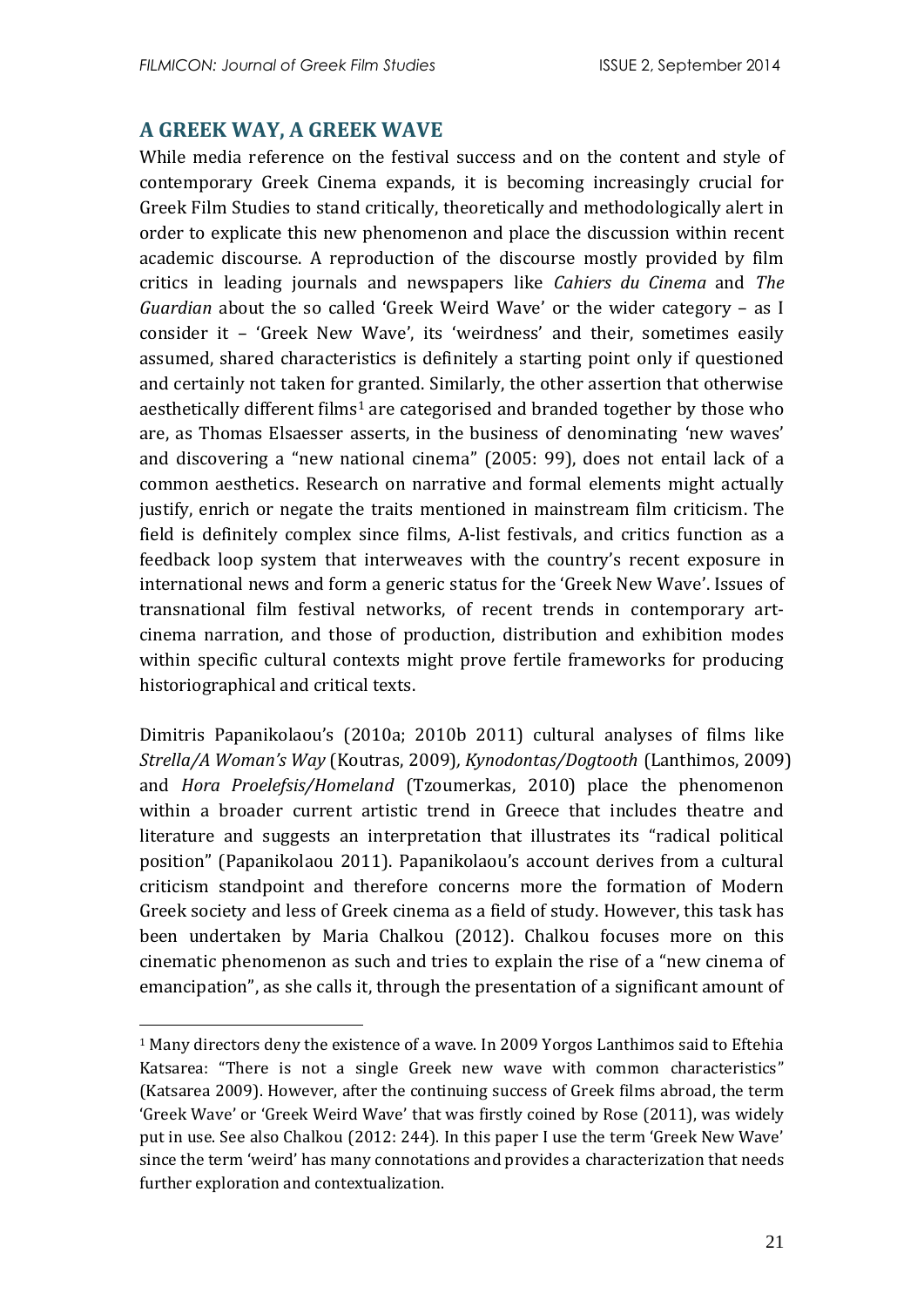1

critically filtered data. In order to shed light on what terms like 'Greek Weird Wave' and 'Greek New Wave' might denote, she contextualizes the film production of the 2000s. According to her account, this new trend did not merely break through in 2009 (when *Strella* and *Dogtooth* participated in two major festivals), but was being cultivated throughout the 2000s, through the growth of the audio-visual industry in Greece, new forms of cinephilia, the emergence of new technologies, the relation with institutions as well as the social context and the change of public discourse since 2008. Chalkou comments less on text and more on context, but concludes by acknowledging the "challenging aesthetics and unconventional narratives" of this new generation of filmmakers (2012: 259).

With this paper, I aim at exposing and assessing this "challenging aesthetics". I argue that there is an excessive performative element at work that is constitutive of the formation of these 'festival films' as a wave. <sup>2</sup> In this way, I suggest a theoretical and methodological framework and give an analysis that justifies their grouping together and at the same time reconsiders the way the festival network and the media contribute to this phenomenon. For this purpose, I will focus on two films which are aesthetically different to each other and have not yet been the subject of extended debate: Ektoras Lygizos's *To Agori Troi to Fagito tou Pouliou/Boy Eating the Bird's Food* (2012) and Elina Psykou's *I Eonia Epistrofi tou Antoni Paraskeva/The Eternal Return of Antonis Paraskevas* (2013)*.* The two films premiered at Karlovy Vary and Berlin Film Festivals, respectively.

Film critics and festival programmers who are already listing shared characteristics among Greek films and are even expressing concerns over standardization, discuss the inclusion of these two films within the 'Greek New Wave'. Joachim Lepastier, in a comment on Psykou's film in *Cahiers du Cinema,* writes of "une manière grecque", "a Greek way", which is characterized by a "reclusion in a post-modern décor", "arrhythmic narration", "warped humor", "weirdness but perhaps too calculated" (2013: 66). <sup>3</sup> Dimitris Eipides, Thessaloniki International Film Festival director and Toronto Film Festival Programmer, placed Lygizos's film outside this wave: "Stark, rigorous and austere, the feature debut by first-time writer-director Ektoras Lygizos stands in

<sup>2</sup> Regarding the generic function of art-cinema that frequents the festival circuit see Thomas Elsaesser (2005) and Farahmad (2010). For instance, Elsaesser states that films of the international art cinema from different countries share a stylistic repertoire that has become a "norm that could be called the international festival film" (2005: 18).

<sup>3</sup> In another review, the *Economist* lists: "awkward dialogue", "heightened background noise", "sudden violence and emotional breakdown" and many others (see V.B. 2011). In a renowned blog, the reader will find that Greek cinema is characterized by the "loss of logical concatenation", "convulsive sexuality", "sparse and marred relationships", "spastic physicality" (Celluloid Liberation Front 2012).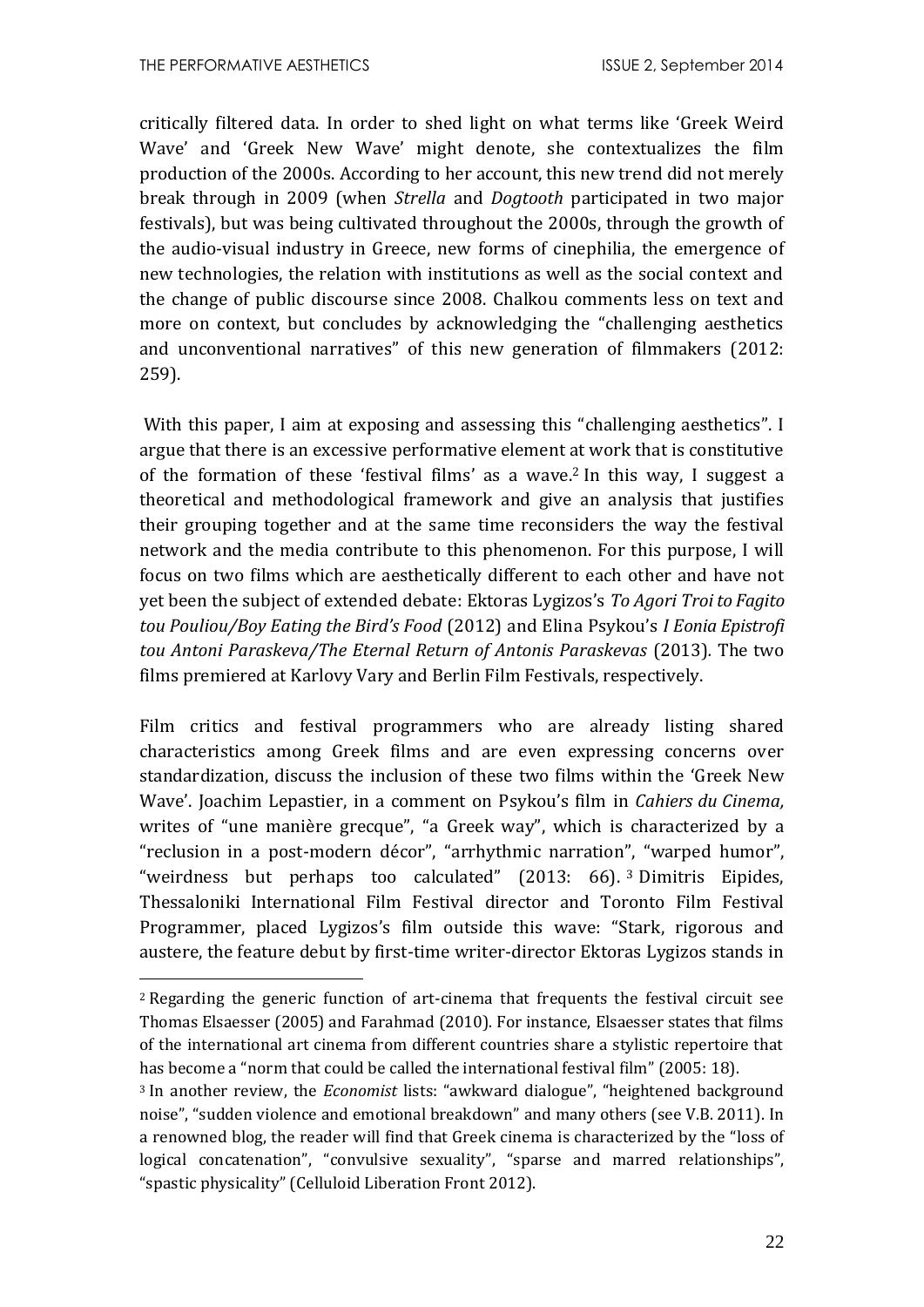pointed contrast to the absurdism and deadpan humour of the 'Greek New Wave' of Yorgos Lanthimos and Athina Rachel Tsangari" (Eipides 2012). Nevertheless, the Hellenic Film Academy, which has twice held a conference with the title 'Riding the Greek Wave', honoured the same film with the award for Best Greek Feature Film in 2013.

Performative specificity can be observed in the following interconnecting elements: a) in the processes and practices of the films' participation in festivals and the underlying promotional strategies, b) in the thematic motives and acting style used for characterization and plot construction, and c) in different stylistic and narrational strategies with common functions.

## **PERFORMATIVE AESTHETICS**

1

Performance and performativity are polyhedral concepts that derive from the analysis of various phenomena and disciplines. The adjective 'performative' was initially used by the linguist John Langshaw Austin in the early 1950s. With the parallel development of Erving Goffman's theory of *The Presentation of Everyday Life*, Victor Turner's and Richard Schechner's exploration of social dramas, cultural performances and theatre, and Judith Butler's gender theory on performativity, the concept developed into an interdisciplinary field of study and a tool that facilitates the analysis of several social, cultural and artistic events or phenomena that create realities beyond the binary oppositions of subject/object, observer/observed, actor/spectator.4 In short, drawing from Austin's notion, the performative is "something that in its enunciation *acts*" (emphasis on the text, Carlson 2008: 9). Moreover, the expansion of the field of performance studies and the utilization of the concepts is also connected with the 'performative turn' in the arts. As Erika Fischer-Lichte, asserts, the "performative turn in the early 1960s, […] not only made each art more performative but also led to the creation of a new genre of art, so-called action and performance art" (2008: 18).

This "performative turn" left its mark on the cinema of the 1960s, its consequent historical and critical categorization and on a branch of film theory. To begin from the latter, such a turn becomes obvious with the theoretical approach of Vivian Sobchack (1992) and her "phenomenology of film experience", according to which the cinema apparatus and spectatorship are interwoven in a physical relation towards the construction of meaning. Before that, one would detect the "performative turn" in the films themselves as Gilles Deleuze (2005[1985]: 182- 215) did with his categorization of modernist cinema in "cinema of the body" and

<sup>4</sup> For an overview of the field see Fischer-Lichte's chapter 'Explaining Concepts: Performativity and Performance' (2008: 24-37), the introduction by Richard Schechner and Willa Appel (1997: 1-7) and the 'Introduction: Performativity and Performance' by Andrew Parker and Eve Kosofsky Sedgwick (1995: 1-18).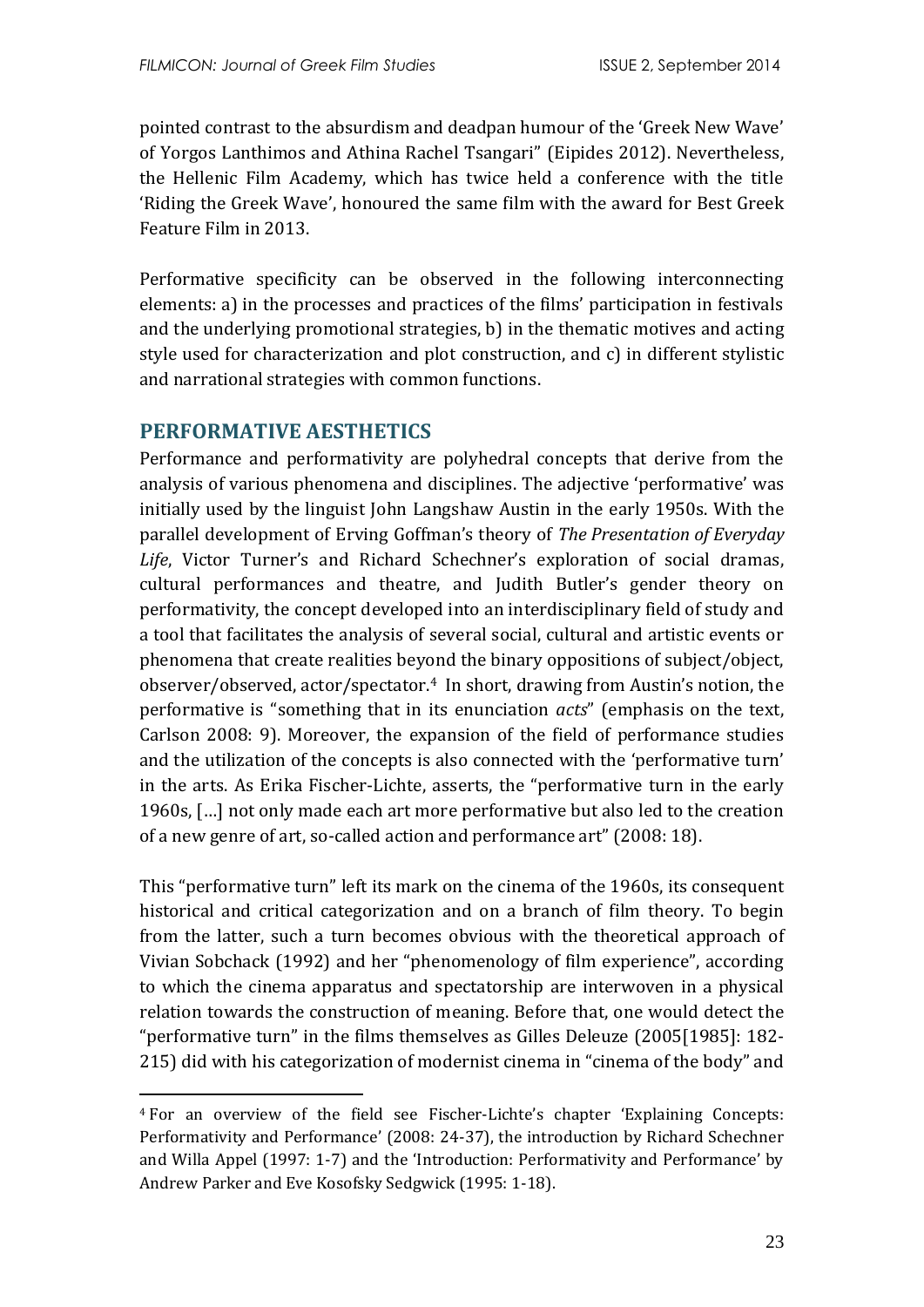1

"cinema of the brain". Subsequent terms such as the "New Extremism" (Horeck & Kendall 2013) or "cinemas of performance" (Del Rio 2008) also constitute a reworking of this wider category of the "cinema of the body". Furthermore, another perspective from which the performative is approached is the study of film acting itself, especially the acknowledgement that performance becomes, in certain cases, a diegetic trigger and an organizational tool of narration. This perspective seems to be more text-based, though it does not neglect the fact that the gestural and bodily aspect of film affects the spectators. Steven Rawle, for example, examines the *Performance in the Cinema of Hal Hartley* in his homonymous text*,* and although he begins writing about the prominence of acting, he also acknowledges that the term 'performance' "suggests a whole continuum of possible activities, of which acting is just one subset of potential signs and outcomes" (2011: xii).

Another contribution to this discussion that raises the issue of performativity in a Greek film is an article by Angelos Koutsourakis (2012), who argues that Lanthimos's *Dogtooth* belongs to the tradition of the "cinema of the body" and that it deals with the "politics of performativity" as Lars Von Trier's *Dogville* (2003). Koutsourakis detects this aesthetics "on the performance of the actors as a formal and thematic element, demonstrating a preference for a paratactic style, which does not aim at unifying all the episodes, but opens the narrative to moments that go beyond dramaturgical consistency" (2012: 84-85). However, Koutsourakis does not just confine his essay to the analysis of style and narrative, but interprets this type of aesthetics as a political stance within a European film context, which concerns the affective relation of film to the audience and its respective participation. As he states: "[…] the reduction of the narrative to moments of performative excess, which permeates the works of European filmmakers, aims at maximizing ambiguity and assigning a more productive participation to the audience, a gesture which I understand to be political" (ibid.: 85).

Nevertheless, Lanthimos's work (*Kinetta* [2005], *Dogtooth* and *Alpeis/Alps* [2011]) is a clear example of how thematics and style present materialized variations of concepts such as re-enactment, reconstruction and performance. But, do the rest of the films that have been attached to this 'Greek New Wave' label fit into this distinction? In order to tackle this question, I shall, on the one hand, adopt a macroscopic approach that addresses this cinematic phenomenon as an event, and on the other, at a microscopic level, I shall be referring to already existing accounts that center on theater aesthetics and its evolution after the "performative turn". <sup>5</sup> In this debate one should certainly include the actor, as

<sup>5</sup> This theoretical convergence is a known methodological strategy. For instance, Bordwell (1985) very often refers to the art of music when he wants to explain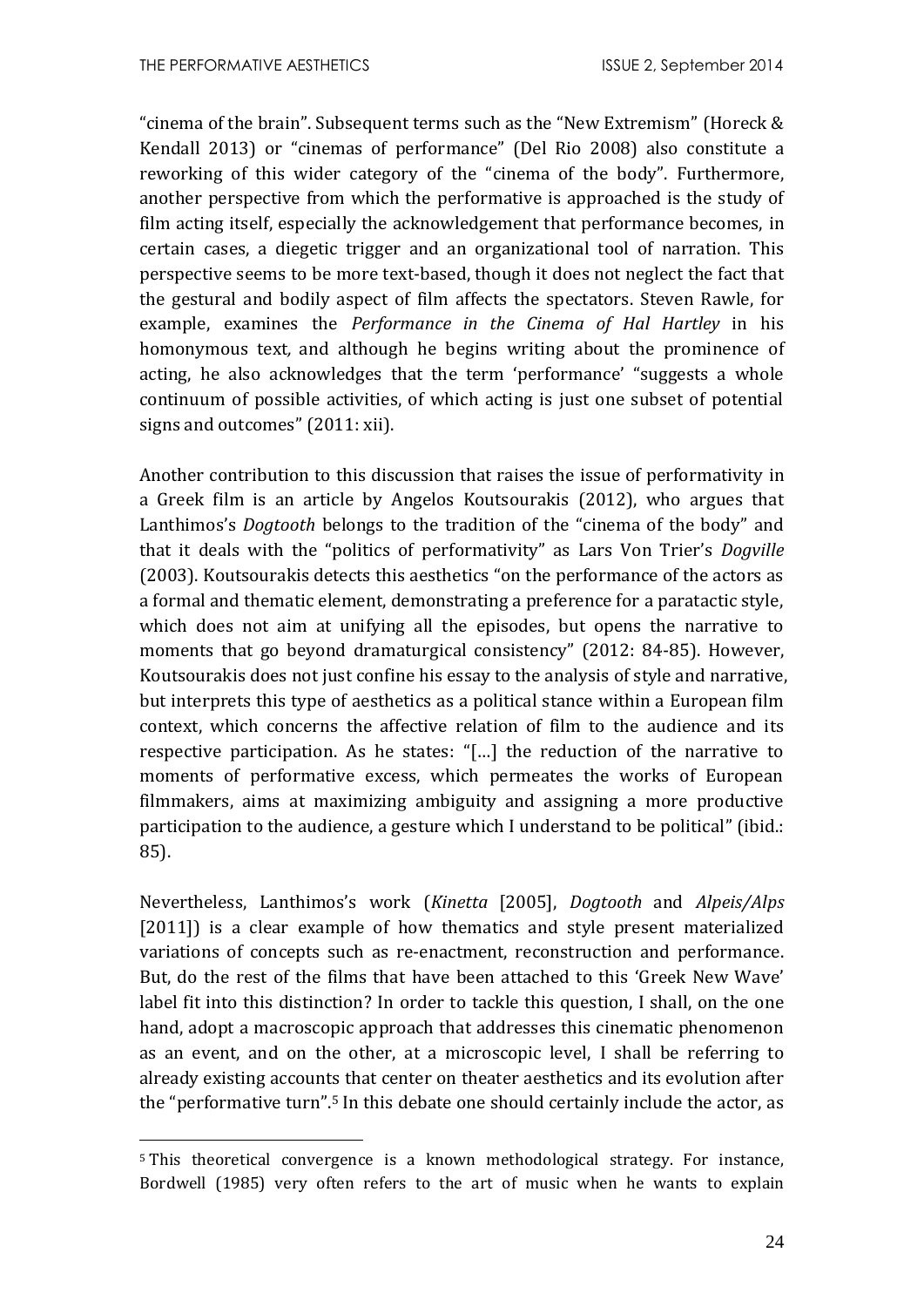an element of performative aesthetics and, moreover, a conceptualization of "the film image as moving materiality/corporeality" (Del Rio 2008: 2). More importantly though, one should consider a "specific aestheticity" similar to the one Fischer-Lichte (2008[2004]: 36) observed in contemporary theatre, or rather in "post-dramatic theatre", to use the words of Hans-Thies Lehmann (2002[1999]). The performative aesthetics of this essay's title draws directly from Fischer-Lichte's "aesthetics of the performative". But what is this specificity and how can it contribute to a better understanding of the recent new wave?

In 1999, a few years before Fischer-Lichte's book, another prolific theatrical thinker, Hans-Thies Lehmann, explicated in detail the field of "post-dramatic theatre" delving into the specificity of theatre performances after the 1960s. He arrived at the articulation of a detailed "stylistic palette" that consists of, to name a few traits, simultaneity, monotony or chaotic accumulation of elements (135- 138), the importance of music and sound as an autonomous structure of the theatre (143), avoidance of the dominance of logos (146) and corporeality, according to which, the body is made of gestures defying meaning (150-152). Similarly, in Fischer-Lichte's account, "an aesthetics of the performative" encloses an excessive "mediality", manifested in the reversal of roles, the creation of a community, physical contact, the "liveness" of the event; this aesthetics challenges established distinctions between producers, actors, characters and audience. It manifests itself as a different embodiment, one that moves away from identification and underlines the presence and importance of the body. Among its other traits, it gives prominence to the voice as a physical gesture over logos, while time is constructed with the use of time brackets more like repetitive parentheses, drawing away from a semiocity of the text (Fischer-Lichte 2008). In short, this specificity creates a sense of immediacy that procures the effect of presenting and not representing, gives the impression of 'nonreferentiality', something that "do[es] not refer to pre-existing conditions, such as an inner essence" (ibid.: 27); that promotes 'liveness', presence, physicality and unpredictability, but also repetition as an act that "comprises a 'reenactment' and a 're-experiencing' based on a repertoire of meanings already socially instituted" (ibid.: 28).

Searching for this "specific aestheticity", especially in cinema, one can borrow from a neo-formalist toolkit. Yet, this is not sufficient as an approach. Performative aesthetics emerges when one reconsiders text and context, from the fact that these films that constitute the 'Greek New Wave' participate in film festivals and they affectively address the spectators with their physicality or

<u>.</u>

<sup>&</sup>quot;parametric narration". In my account, 'post-dramatic theatre' is used as a continuing vessel and as a methodological lens for understanding cinema in Greece. Concomitantly, I imply a relationship of Greek cinema with contemporary Greek theatre.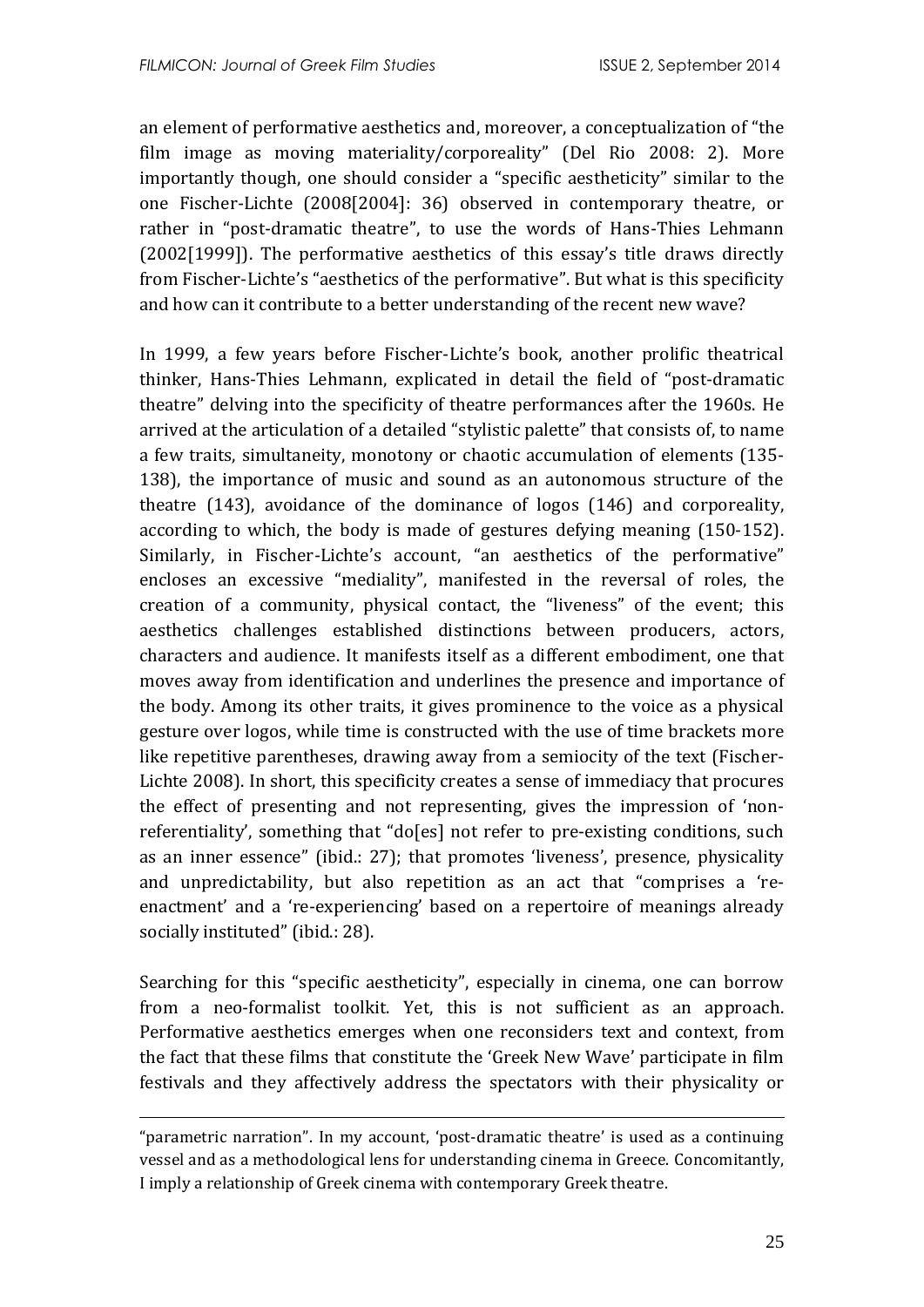even extremity, issues that a pure formalist analysis would not take into consideration. As Marvin Carlson in his introduction in Fischer-Lichte's book explains, formalists, like Shklovsky, give prominence to the "art object", while Fischer-Lichte (and other performance theorists) make "the shift from art object to event" (Carlson 2008: 7).

If one considers the conceptualization of a festival participation as performance and the cinematic performance of extreme actions (like acts of violence, non simulated sexual acts) that bring into being not just the Barthesian "reality effect" (Barthes 2002 [1968]), but a performative effect, then explicating this particular aesthetics requires other tools. Both performance and performativity become a conceptual tool to scrutinize something more than the text and, at the same time, they are the films' aesthetic penchant inscribed within the cinematic text as a thematic and formal structure.

## **FROM LIVE PERFORMANCE TO CINEMA AS PERFORMACE**

A reason why the performative is a concept to be explored in relation to these films is the fact that many of their creative contributors are equally active in the recent post-dramatic theatre in Greece. It is reasonable that many actors work both in theatre and cinema productions, and that the two arts often function as communicating vessels. But here I do not refer just to two professional fields that communicate and interchange personnel, but to the sharing of certain artistic mechanisms, to an aesthetic transplantation taking place through the bodies of the actors, and thus through their performances. This tradition pre-existed, but only flourished during the early 2000s, and is now an established practice of the diverse theatre performances produced in Athens: performance art, site-specific acts, devised theatre, theatre-dance and even documentary theatre. During the 1990s Michael Marmarinos, Theodoros Terzopoulos and others nursed a generation of spectators and young artists into the post-dramatic theatre art. The recent Greek 'festival film' and this specific theatrical realm cannot be thought of as non-interpermeable; aesthetic correlation is unavoidable when artists work on both spheres.

This kind of theatre includes the devised theatre of the Blitz Group (members of which act in contemporary films), Syllas Tzoumerkas's theatrical work that could also be classified as a devised theatre, Lanthimos's and Lygizos's theatrical reappropriations and re-appraisal of modern and classical theatre, the audiovisual performances of Drog-A-Tek (musicians of the film *Homeland*). Yorgos Kakanakis co-wrote the script of *Kinetta*, had the leading part in *Istoria 52/Tale 52* (Alexiou, 2008), participated in *Wasted Youth* (Papadimitropoulos & Vogel, 2011), is a theatre director and artist, and co-founded the live cinema performance group of *The Erasers*; Alexandros Voulgaris and Yannis Veslemes are filmmakers and also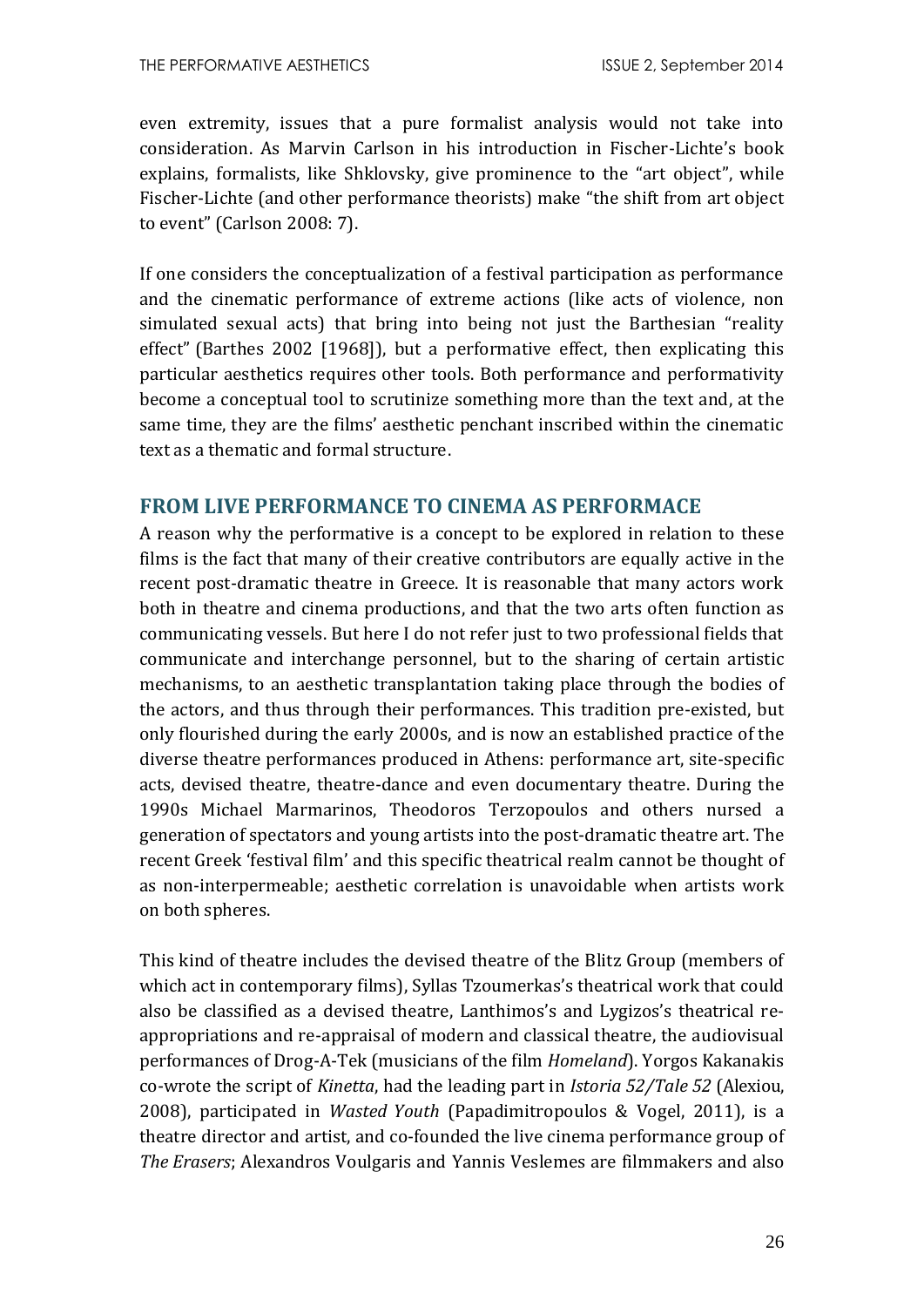1

acknowledged performers of electronic and pop music shows, known by the name of *The Boy* and *Felizol* respectively; Angelos Frantzis has also directed films and live performances, and in 2012 showcased an installation presenting two twelve-minute films that were screened simultaneously along with a specific sound design, transporting the experience of Athens at the 13th International Architecture Exhibition of La Biennale di Venezia. 6

Solely the filmmakers' and actors' common background, though, is not enough to understand their films' branding as a wave. However, it does suggest that cinema is much more than the film itself, especially when one studies the formation of a wave. For example, Linda Badley (2010) has named the main part of her book on Lars von Trier 'Making the Waves: Cinema as Performance', where she explains the performative element in his films in terms of aestheticity and film practice. But she also further denotes the consequent formation of von Trier as an auteur and leading figure of 'Dogma 95', incorporating in her analysis the consideration of the filmmaker as a performer in festivals and media and public discourse and his auto-presentation as "a contradictory, eclectic, European and transnantional figure within a global postmodern (as opposed to Danish) context" (2010: 3).

The role of the festivals in the formation of waves, as well as of the international visibility of a director or a national production, is connected with the idea of the festival as performance and ritual. <sup>7</sup> This conceptualization goes as back as André Bazin's 1955 article 'The Festival Viewed as A Religious Order' (2009 [1955]: 13- 19). Taking cue from his experience as a journalist at Cannes Film Festival, Bazin elucidates the phenomenon analyzing and explaining its rules, rituals, inevitable hierarchies, its "moral obligations and the regularity of its activities" (Bazin 2009 [1955]: 16]. Later on, the anthropologist and journalist Daniel Dayan described his experience at the Sundance Film Festival with a similar statement. Film festivals are operating like sacred events, like rituals or rites of passage, for each type of participants (cinema-goers, journalists, industry professionals, filmmakers). Daniel Dayan (1997) clearly states that film festivals are "a live performance", "a voluntary act of separation from everyday life" for audiences and a "baptism of fire" for filmmakers. From Dayan's analysis, one may infer the

<sup>6</sup> See these websites: [http://paranoiseradio.blogspot.gr/2011/05/extended.html,](http://paranoiseradio.blogspot.gr/2011/05/extended.html) [http://veslemesvsfelizol.com/,](http://veslemesvsfelizol.com/) [http://flix.gr/en/53rd-thessaloniki-iff-higuita-by-the](http://flix.gr/en/53rd-thessaloniki-iff-higuita-by-the-boy.html)[boy.html,](http://flix.gr/en/53rd-thessaloniki-iff-higuita-by-the-boy.html) [http://www.efsyn.gr/?p=131306,](http://www.efsyn.gr/?p=131306) [https://www.behance.net/kakanakis,](https://www.behance.net/kakanakis) [http://flix.gr/en/got-to-be-real-angelos-frantzis-in-search-of-the-t.html.](http://flix.gr/en/got-to-be-real-angelos-frantzis-in-search-of-the-t.html) All accessed 18 October 2013.

<sup>7</sup> For bibliography on film festival theory, see [http://www.filmfestivalresearch.org/index.php/ffrn-bibliography/1-film-festivals-the](http://www.filmfestivalresearch.org/index.php/ffrn-bibliography/1-film-festivals-the-long-view/1-1-film-festival-studies/1-1-a-film-festival-theory/)[long-view/1-1-film-festival-studies/1-1-a-film-festival-theory/](http://www.filmfestivalresearch.org/index.php/ffrn-bibliography/1-film-festivals-the-long-view/1-1-film-festival-studies/1-1-a-film-festival-theory/) Accessed 18 October 2013.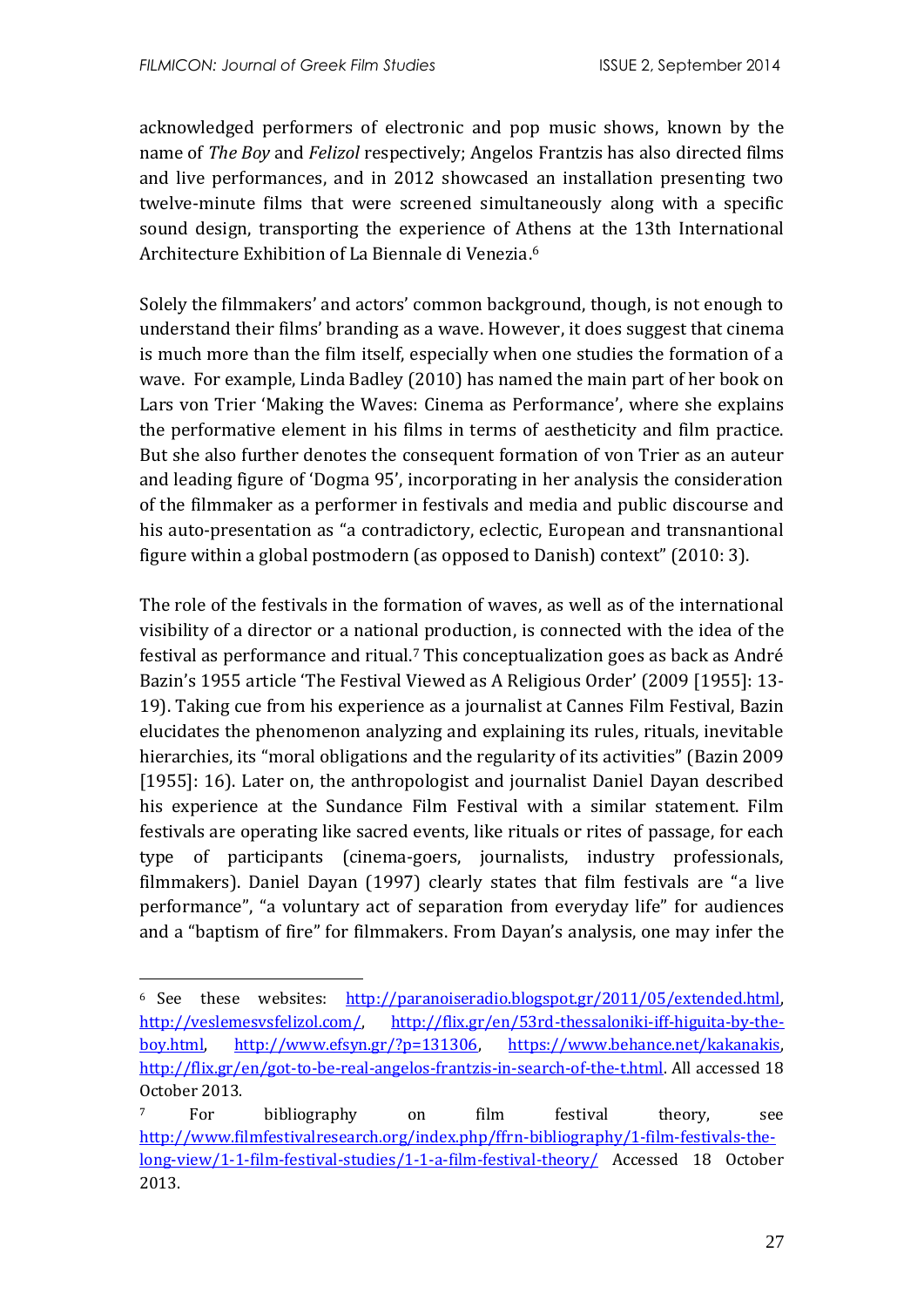different status, the distinction that participants acquire from their involvement in the process. Thomas Elsaesser elucidates the issue as following:

The exclusivity of [the festival] aligns them closer to rituals where the initiated are amongst themselves, and barriers cordon off the crowd: at the core, there is a performative act (if only of being seen – walking up the red carpet in Cannes, for instance) or the act of handing out the awards. Some film festivals include fans and encourage the presence of the public, others are for professionals only, and almost all of them follow elaborate and often arcane accreditation rules. (2005: 94)

Moreover, Marijke de Valck's extensive research on film festivals expanded this field of study. De Valck also connects Latour's Actor Network Theory notion of "obligatory points of passage" with Arnold Van Gennep's "rites of passage" according to which certain ritualistic events transform the status of the participants to the event and "contribute to the cultural positioning of films and filmmakers in the film world" (de Valck 2007: 37).

Participation in festivals functions in the way a performance act does, insofar as screenings are just one part of the whole process where often the director becomes a performer and the audience contributes to the whole experience. Furthermore, extensive networking that consists of transnational meetings, workshops, competitions and fora where film directors, script-writers and producers are given the chance to work on all aspects of film creation, from idea development to funding, on one hand, brings forth other types of creators/actors or 'auteurs', like producers, decision makers, script instructors, consultants, agents etc; on the other hand, it makes new directors and waves within a transnational environment. Therefore, the Greek film that begins its career in such a network, adopts the quality of theatrical or cultural performance that bears all the aforementioned characteristics, i.e. liveness and physicality, reversal of roles, change of status. Under this prism, the exhibition of these films in important international festivals changed their status as artistic and cultural products and also the status of their directors. In the case of Lanthimos, Athina Rachel Tsangari and Alexandros Avranas, their transformed status was also reinforced by political appreciation (for example, the minister of culture used their names in a speech about the recent film law, the President of Greece congratulated some of them). <sup>8</sup> As far as Lygizos, Psykou and their films are concerned, the passage to visibility and media attention started in the 'works in progress' festival sections. Lygizos's film was presented in the respective section of the Rotterdam International Film Festival. Likewise, Psykou's film gained a

<u>.</u>

<sup>8</sup> <http://entertainment.in.gr/html/ent/393/ent.97393.asp> and [http://gr.euronews.com/2013/09/09/alexandros-avranas-miss-violence-vraveio](http://gr.euronews.com/2013/09/09/alexandros-avranas-miss-violence-vraveio-venetia-venice-film-festival/)[venetia-venice-film-festival/.](http://gr.euronews.com/2013/09/09/alexandros-avranas-miss-violence-vraveio-venetia-venice-film-festival/) Accessed 5 November 2013.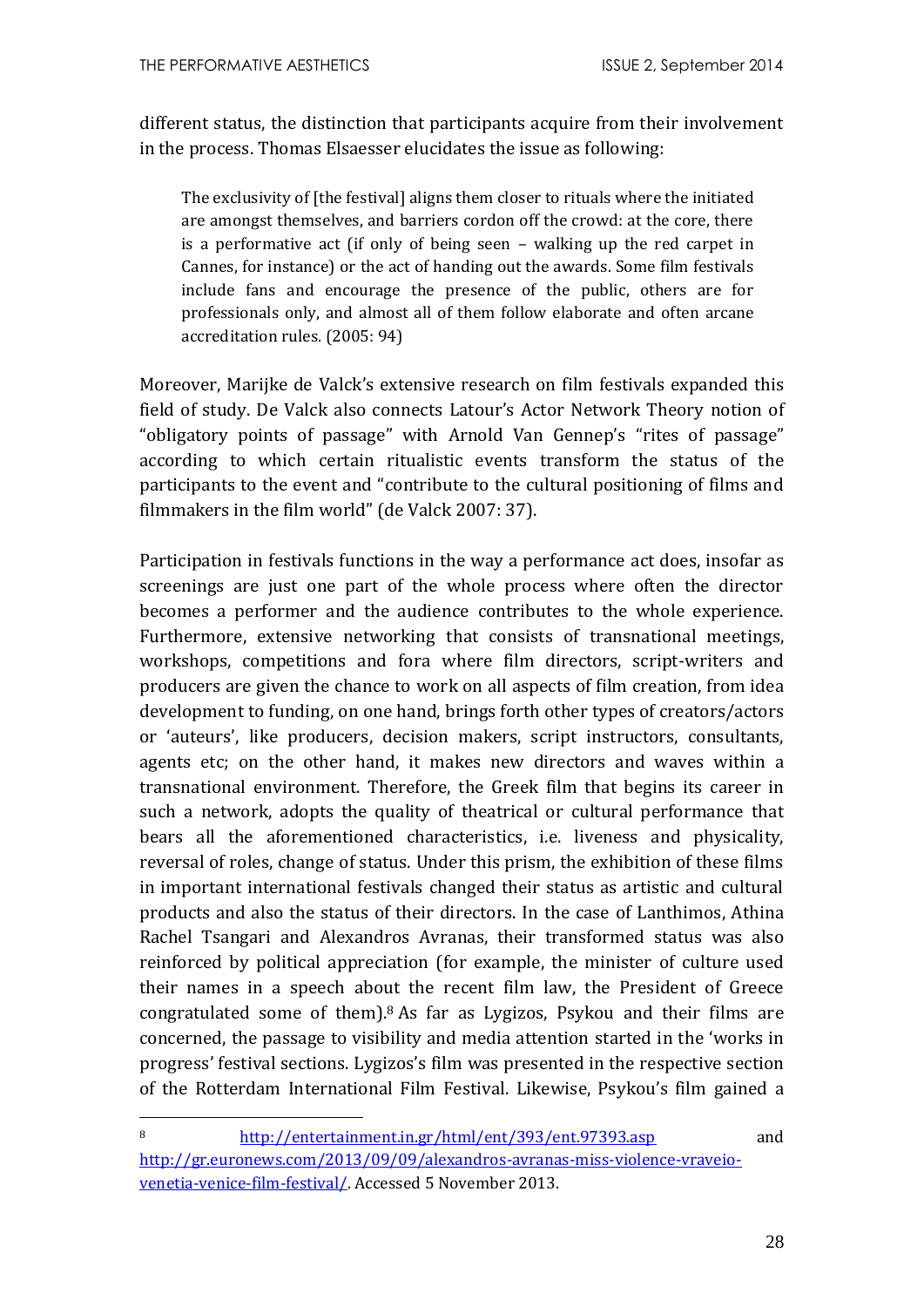completely different status when the project received the 'work in progress' award at the Karlovy Vary Film Festival. According to the Festival website<sup>9</sup> a film may compete for the 'work in progress' section with a trailer, a twenty minute rough-cut footage and a press-kit. Then the film enters the festival circuit before its completion, more like an event than a film.<sup>10</sup>

In this consideration of cinema as performance I would also add the promotional strategy of these films. Lygizos's film promotion strategy consisted not only of a facebook page and a twitter account that let fans and viewers interact, ask, comment, 'like' and follow the film's journey, but also of a peculiar strategy on instagram: instead of posting pictures from the set, pictures of canaries were posted, foregrounding the 'bound motif' of the character. Additionally, Lygizos, being an actor himself, participated in a photoshoot resembling a fashion exhibition that completed an extensive article and interview on his work for the VIMADONA magazine.<sup>11</sup>

A more interesting example of cinema adopting performative elements through promotion is the communicative strategy of *The Eternal Return of Antonis Paraskevas* that contests the boundaries between filmic text and context and establishes the performative aspect that films acquire: after the screening of the film at the Berlin Film Festival, the director shot short videos with existing media personas, intellectuals and TV stars – like Yorgos Veltsos, Christoforos Papakaliatis, Lena Divani, Anna Goula (a persona played in real life by the artist Hara Kolaiti) – who talk about the main character Antonis Paraskevas as if he were a real person.<sup>12</sup> This material belongs to the fabula of the film and it is supposed to have happened before and during Paraskevas's alleged disappearance (Nikolaidou, 2014). This way, the filmic event attains liveness, materiality, corporeality and generic uncertainty; it therefore begs the question: is this an art project, a transmedia event, or rather a 'weird' promotional strategy?

1

<sup>9</sup> <http://www.kviff.com/en/for-film-industry/works-in-progress/>

<sup>&</sup>lt;sup>10</sup> The director answered thus to one of my questions about the contribution of the Karlovy Vary Film Festival in the success of her film: "I had the first feedback, I made contacts that helped the film attain a premiere (sales agent, festival people). I also got the first award that helped me finish the film since it was an award for post-production expenses." (E-mail interview held on the 11<sup>th</sup> of October 2013).

<sup>11</sup> <http://www.tovima.gr/vimadonna/talks/article/?aid=510614> Accessed 23 October 2013

<sup>&</sup>lt;sup>12</sup> Information from an e-mail interview with me held on the  $11<sup>th</sup>$  of October 2013.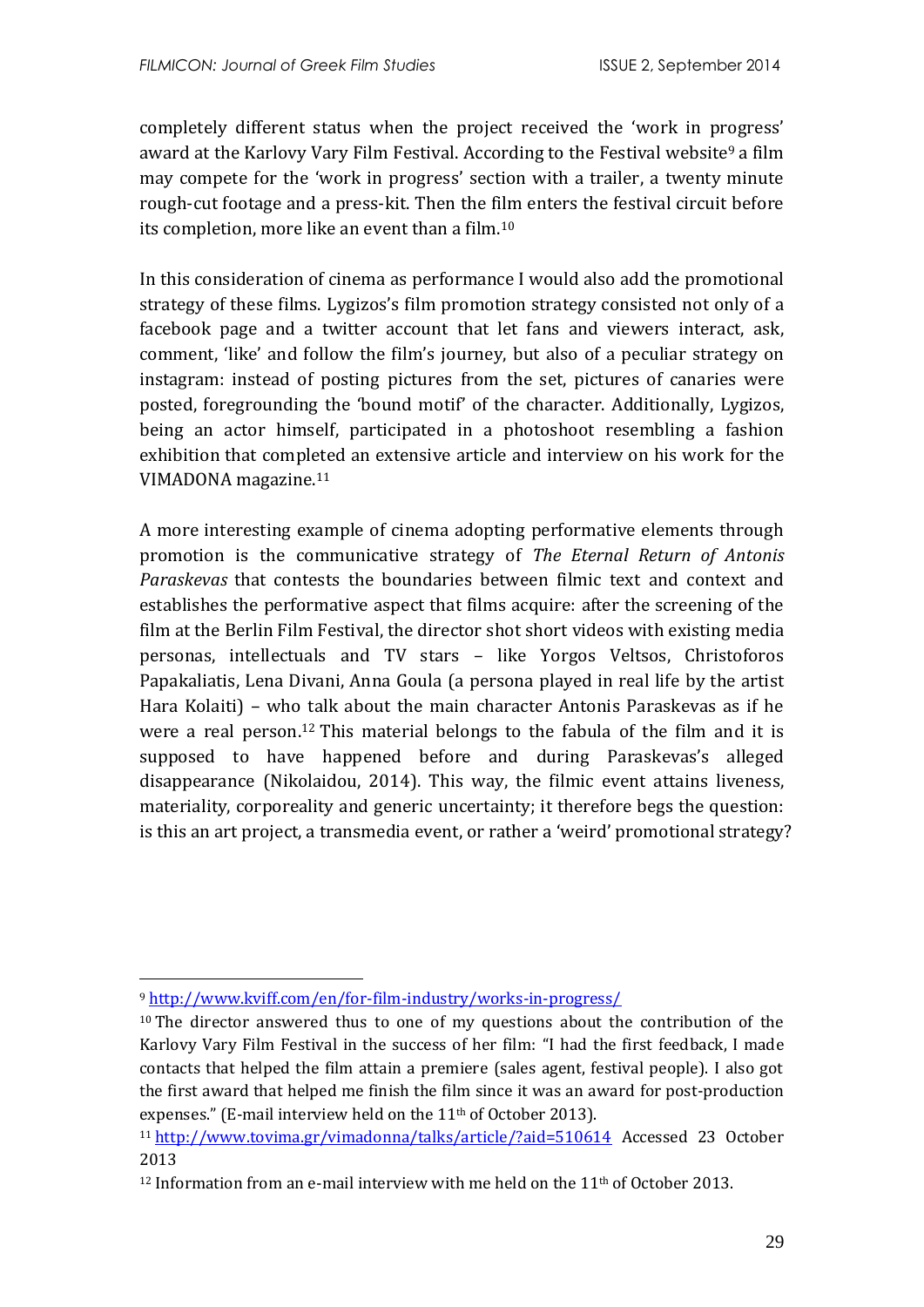<u>.</u>

## **THE THEMATICS OF PERFORMANCE AND THE CHARACTER AS PERFORMER**

Performance is part of the thematics of these films in a very literal way. Thematics, in the formalists' and neo-formalists' toolkit, is not something outside of form. Tomaschevsky in his seminal essay 'Thematics' states that "a theme has a certain unity and is composed of small thematic elements arranged in definite order" (1965 [1925]: 66). He calls the smallest thematic element, a motif. Motifs are used for plot construction and characterization. In the case of the 'festival films' I am referring to, this would mean, first of all, that the thematics of performance are composed of either bodily acts as motifs that construct character, or social, cultural and aesthetic acts that build the narrative.

Indeed, the spectator is exposed to the characters on screen being performative in their diegetic environments. Moreover, the plot consists of performative acts, like those in *Dogtooth* and *Alps,* where the performance is comprised of games and re-enactements. Respectively, the performative is apparent, albeit in less dynamic ways, in the recurrent motifs of public ceremonies, social dramas and rituals in *Homeland, diorthosi/correction* (Anastopoulos, 2007) and *Macherovgaltis/Knifer* (Economides, 2010). 13

In *The Boy Eating the Bird's Food*, performativity consists of several 'bound motifs' used for characterization. First of all, characterization starts even before one watches the film. The *boy* in Lygizos's film is the main character, and he performs an act: he eats the bird's food. Moreover, he has a beautiful voice. These two characteristics are established in the title and in one version of the poster, respectively. Presently, during the first scene in the boy's kitchen, he feeds his canary (reaffirming the title), and he lightly touches his stomach. In the next shot he places a hot water bottle on his stomach, then rubs it with alcohol and finally falls onto his bed. The boy has a physical problem. Lygizos establishes the motif of a diseased body, which is being explored throughout the film. In the next scene, the boy performs 'Erbarme Dich', the Bach aria, stating thus his profession. In the same scene he faints as a result of his hunger. Consequently, Lygizos defines the

<sup>13</sup> For instance, *Homeland* is swarming with scenes placed within marches, parades, manifestations or public events that appear as an unmotivated break from the act of narration. What does it mean to place the characters within such environments, like a theatre performance in *Knifer,* a religious march (epitafios) in *correction*? The exceptional and sometimes liminal status of these situations that contest established identities and mundane reality are adding some of their qualities to the heroes as, for example, the incestuous kiss during the Saint Dimitrios parade in *Homeland,* or the only colored scene in an otherwise black and white film, at the theatre just before the character becomes a *Knifer*.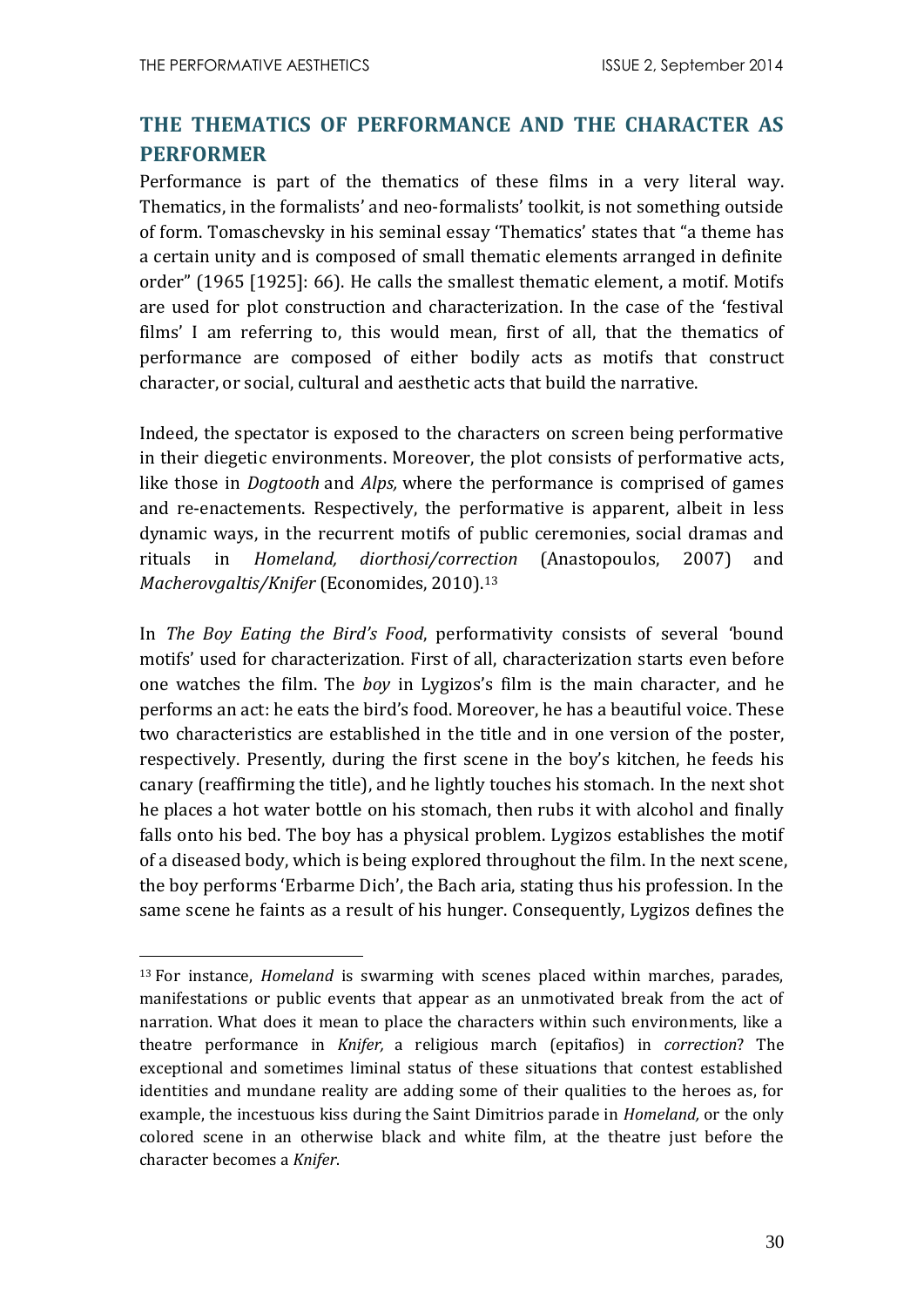character under variations of two sub-themes consisting of somatic effects: the ailing body and the performing body.

These two sub-themes develop throughout the film with different somatic manifestations: in the next scenes, the boy eats whenever he finds food, loses his hair, tries to have sex, is in pain, has to rehearse how to react in hypothetical work situations, talks to himself while performing both sides of hypothetical dialogues, becoming both the confessor and the one who confesses. <sup>14</sup> The consistency and repetitiveness of these motifs make up the actual film.

Antonis Paraskevas in Psykou's film is literally a performer. He is a celebrity that started out as a news broadcaster, stood out as a media persona in glamorous TV shows, presented big broadcasted ceremonies and now is at the twilight of his career. Again, the character is heralded in the title. But the exploration of the thematics of performance proceeds in a totally different way than in Lygizos's film. The latter consists of variations of its two sub-themes and their motifs, while Psykou's film consists of a climactic progression of its motifs.

The plot shows the demise of Antonis Paraskevas from a TV star to a shabby, hungry, mutilated, almost dehumanized vagrant. The plot adheres to the literal performance acts that Antonis Paraskevas undertakes in a deserted hotel, like singing or cooking in front of his camera, and to certain small acts that, at the beginning of the film at least, maintain his usual clear-cut physical appearance so that its deterioration is clear later on. The deterioration of Paraskevas's body, his physical metamorphosis *is* the actual narrative.

Antonis Paraskevas is constructed from the beginning as a silent character that enters a deserted hotel. He talks for the first time after he turns on a video camera that he has brought with him to the hotel, and starts to anchor a kind of a diary. His voice is heard for the first time because he interacts with a camera. He repeats this kind of performance act in front of his camera several times; he even wakes up in the middle of the night to record himself while reading the hotel's promotional brochure. He also watches his old TV shows. It is important for him to be in front of the camera and to be looked at and heard. This is a basic subtheme, which comprises the motif of presenting an act in front of the camera. He also arranges food and his personal belongings displaying a strong urge for control and order. This is the second series of motifs which marks the literal construct of his identity through bodily acts and gestures that underline the way he takes care of himself. For instance, controlling his appearance is crucial: he

1

<sup>14</sup> This hypothetical dialogue is similar to the self role-playing *Rosetta* (1999) performs in the renowned Dardenne's film. One can definitely establish a connection between the two films.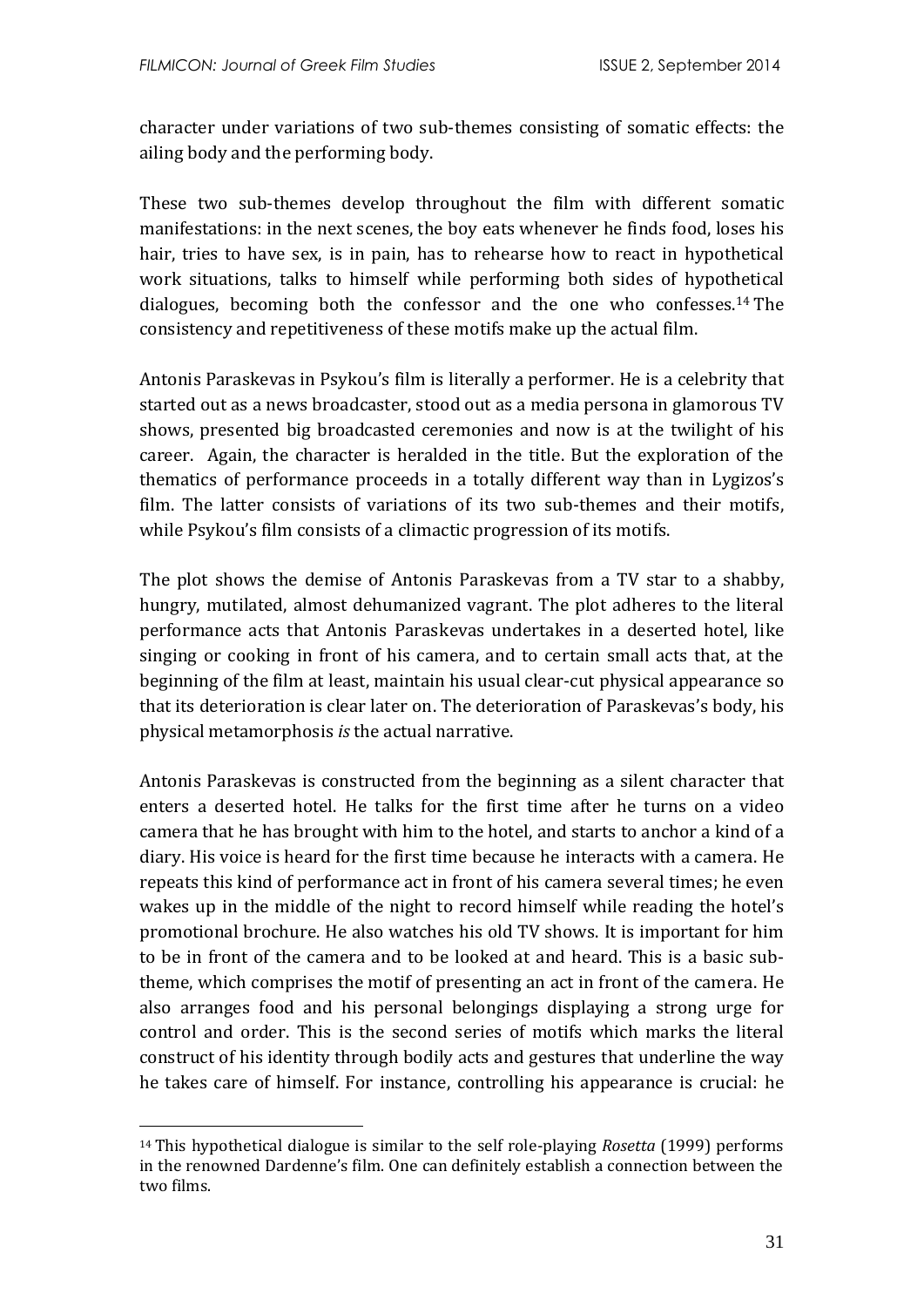<u>.</u>

needs to wear specific outfits and he has brought his hair dyeing kit with him at the hotel. The camera focuses and returns on these various acts (searching for and wearing the appropriate shirt) or props (the close up of the hair dyeing kit) turning them into motifs, since these small thematic elements altogether and in progression build one of the main sub-themes of the narrative: Paraskevas's body transformation. These motifs become important for the character and for the dramatic twist in the middle-point of the narrative. The moment he starts losing his mind, the camera becomes increasingly mobile, and Antonis Paraskevas performs movements that are contrary to his prior ones: he shaves his hair, puts on the clothes of a scarecrow, eats garbage and he mutilates himself. All these motifs that construct the two sub-themes of performance acts and body transformation are not only 'bound' (to the character) but also 'dynamic' in the sense explained by Tomaschevsky, they are motifs that "are central to the story" and that "keep it moving" (1965 [1925]: 70).

Like in Lygizos's film, character development starts from the title itself, and is carried throughout the film in silence, almost without any dialogue, but only with actions, gestures and postures. Therefore, characterization relies more on the body itself and less on a dramatic depth. In Lygizos's film the story is about a boy literally eating the bird's food, while in Psykou's film, even the protagonist's past is a performance to be watched. In this sense, there is no before or after for the characters in the plot. There is no trauma in the past. The trauma is taking place in the present.

## **ACTING STYLE AND THE ACTOR AS PERFORMER: GESTURES AND POSTURES**

A few critics and scholars have already mentioned the importance of the actor in recent Greek films (Chalkou 2012: 256; Kerkinos 2013: 2). Furthermore, in their interviews, directors like Lanthimos, Tsangari, Tzoumerkas and Lygizos to name a few, explicitly talk about acting style and the methods they employ with their  $actors<sup>15</sup>$  – not to mention that many of them actually perform themselves in theatre and film.

<sup>15</sup> Lanthimos explains his dislike towards naturalism in acting in [http://flix.gr/en/yorgos-lanthimos-takes-us-on-a-tour-of-the-quotalp.html.](http://flix.gr/en/yorgos-lanthimos-takes-us-on-a-tour-of-the-quotalp.html) Accessed 23 January 2013. Tangari makes an extensive reference to acting style in 'Suicide Girl: Athina Rachel Tsangari' at [http://cinema-scope.com/cinema-scope](http://cinema-scope.com/cinema-scope-magazine/interviews-suicide-girl-athina-rachel-tsangari-attenberg/)[magazine/interviews-suicide-girl-athina-rachel-tsangari-attenberg/.](http://cinema-scope.com/cinema-scope-magazine/interviews-suicide-girl-athina-rachel-tsangari-attenberg/) Accessed 23 October 2013. Tzoumerkas and his co-writer and protagonist Youla Boudali explain also the way they worked in building the character through acting in an interview available at

[http://www.patris.gr/articles/189678?PHPSESSID=k62u1lrhsh44nbi99o2ettq886#.U6](http://www.patris.gr/articles/189678?PHPSESSID=k62u1lrhsh44nbi99o2ettq886#.U67IfZRdV_B) 7IfZRdV B. Accessed 23 October 2013. Lygizos explains how important the actor's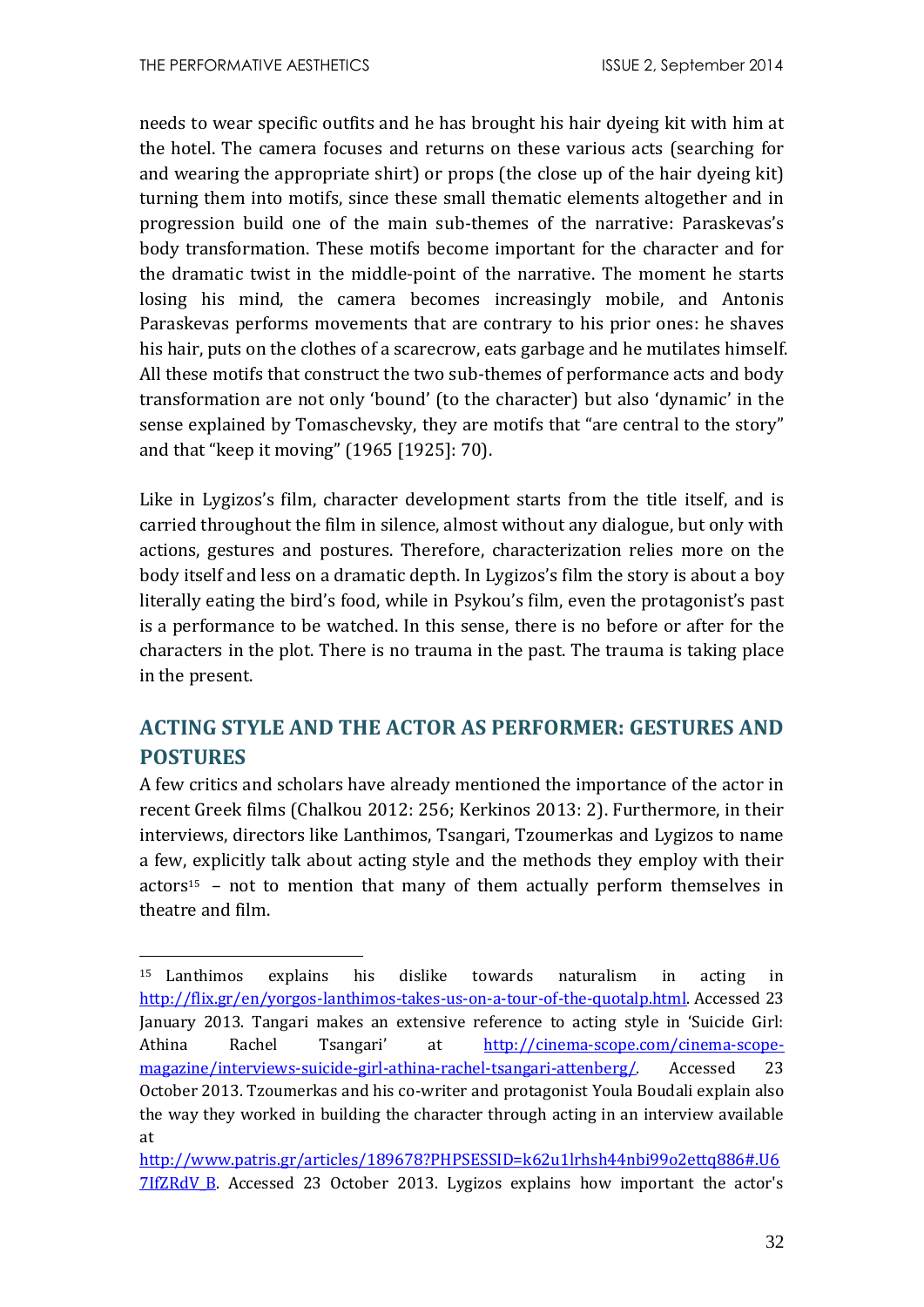Literature on film acting, although scant when compared to other aspects of film studies, acknowledges that acting is a cinematic element co-created with the aestheticity of the medium, namely its technological essence and its other formal elements, such as editing, sound design and cinematography. One way or another, the actor's performance in cinema is more than acting, since the medium itself influences what, and how, the spectator perceives as acting. As Cynthia Baron, Diane Carson and Frank P. Tomasulo note, "film acting is best understood as a form of *mediated performance* that lies at the intersection of art, technology and culture" (Baron & al 2004: 1). Film acting can be analyzed, as Higson asserts, through the categories of voice, facial expression, gesture and posture or corporeal materiality, however, these categories are shaped by the cinematic devices (2004: 147).

My argument, though, is not acknowledging that acting in cinema is 'a mediated performance'. Rather, I argue that there is a specific type of acting that is instead grounded in techniques and tools deriving from a post-dramatic theatrical tradition, a foregrounding of gestures and postures, a reflexive corporeality, a wide range of actor's skills that transcend the medium and genre specificity (Fischer-Lichte 2008: 47). As Lehmann writes, the performer "moves mainly between 'not-acting' and 'simple acting'" (2002: 135). Or as Fischer-Lichte again describes, two out of four strategies employed in this performative turn are about "emphasizing and exhibiting the individual performer(-body)" and "highlighting the performer(-body)'s fragile, vulnerability, and shortcomings" (ibid.: 82). A reflexive body presence and a generic uncertainty are prominent in this type of acting style and function as a trademark for this corpus of films.

To be more precise, in Lygizos's film, Yannis Papadopoulos's (the boy) acting style is based on a continuous physicality. His performance is driven away from logos, away from words and text and sometimes appears unmotivated, giving the impression of improvisation at the exact moment of filming. Moreover, Lygizos denudes Papadopoulos's acting from both plot-driven actions and from any kind of context: the hand-held camera stays close to his face and other body parts and follows his gestures and movements with long takes while the shallow depth of field decontextualizes his body.

Yannis Papadopoulos (the boy) is this specific boy with this specific body and, at the same time, he could be any boy living under these circumstances; he is a body with these specific gestures: a body opening the drawer like *that*, with *this* specific finger inclination, breathing heavily and screaming with *this* particular voice when he is hungry. At the same time, his performance lacks a strong bond

1

gestures and postures are in [http://www.mag24.gr/interview/synenteyksi-ektoras](http://www.mag24.gr/interview/synenteyksi-ektoras-lygizos-polybrabeymenos-skinothetis)[lygizos-polybrabeymenos-skinothetis.](http://www.mag24.gr/interview/synenteyksi-ektoras-lygizos-polybrabeymenos-skinothetis) Accessed 23 October 2013.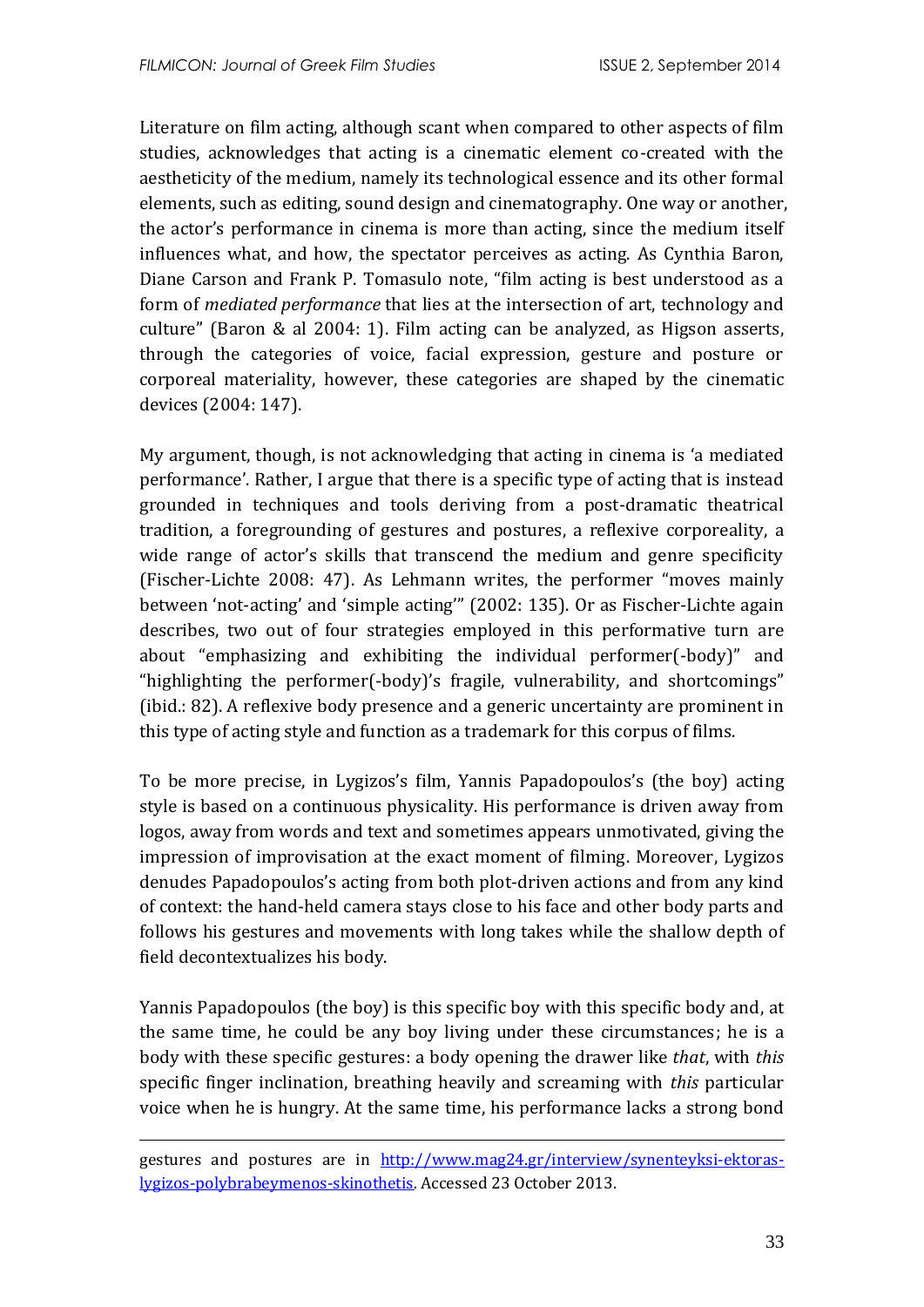1

with 'compositional motivation'; it becomes an improvisation or a part of a performance act. For example, there is no reason for the character to step on the kitchen sink and place a paper bill on top of his head, nor to do these choreographed-like movements on the balcony seen in the clip below.

#### [http://www.youtube.com/watch?v=2b\\_S9HaaqJw](http://www.youtube.com/watch?v=2b_S9HaaqJw)

If one wants to place Lygizos's film within its European counterparts, similar devices used in Dardenne's cinematic universe are noticed. Regardless of the similarities, there are some differences between the *boy* and Dardenne's *Rosetta* as, for instance, the latter has a name in contrast to the *boy*. *The boy* is following the tradition of Dardenne Brothers' films but with more intense physicality and abstraction. By not assigning the subject with a name, the character/actor becomes both an abstract scheme and body specific.

What Lygizos and Papadopoulos achieve with the gestures and movements of the camera and the body respectively, Psykou and Christos Stergioglou (Paraskevas) do so with the persistence and repetitiveness of specific frames and postures. For this reason, no matter how different Psykou's and Lygizos's films are, one can classify the acting style of their films within a wider non-naturalistic and post-dramatic category of acting. The frequent reference<sup>16</sup> to Robert Bresson in the debate around Greek cinema seems to be justified since this acting style seems to move "from the exterior to the interior" (Bresson 1977: 2).

Stergioglou's acting in fact consists of two types of gestural and postural devices. The first one revolves around the construction of the character in his past images as a TV persona in various shows (broadcasts, beauty contests, big TV shows, the Millennium celebration, Eurovision competitions and many more). In these scenes from Paraskevas's TV past, Stergioglou uses hyperbolic manners and gestures using the codes of Greek television where minimality is by no means an option. This type of acting is set against the acting during the rest of the film, expressing thus a self-referential statement about acting on TV and acting on Film.

<sup>16</sup> This connection has been used for Lygizos's film and has been promoted by the director himself. See: [http://flix.gr/en/ektoras-lygizos-bares-all-about-his-first](http://flix.gr/en/ektoras-lygizos-bares-all-about-his-first-feature.html)[feature.html](http://flix.gr/en/ektoras-lygizos-bares-all-about-his-first-feature.html) where Lygizos says "I was mostly inspired by Bresson"; also the comment in <http://festivalists.com/post/41715095819/boyeatingthebirdsfood> that "[the film] echoes the brilliantly elliptical cinema of Bresson in this bracing, dispassionately lucid study of an outsider, driven to the extremes of isolation and desperation"; and the Hollywood Reporter Review in [http://www.hollywoodreporter.com/review/boy](http://www.hollywoodreporter.com/review/boy-eating-birds-food-karlovy-festival-346508)[eating-birds-food-karlovy-festival-346508](http://www.hollywoodreporter.com/review/boy-eating-birds-food-karlovy-festival-346508) (all accessed 23 October 2013). However, I believe that Lygizos's has very few similarities with Bresson's cinema.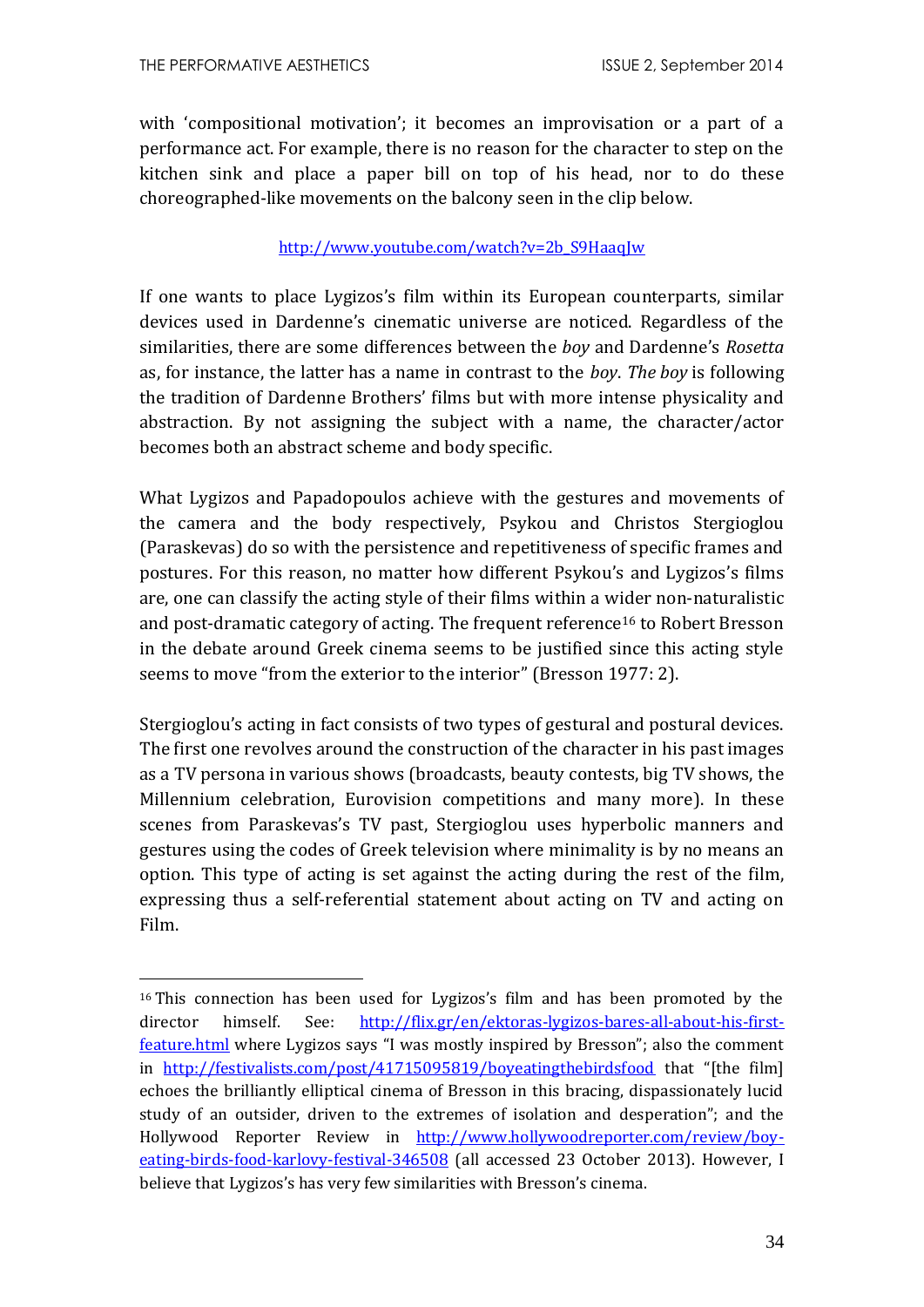The second type of performance consists of two devices: specific repetitive postures and the intense use of bodily sounds. In the diegetic present of Antonis Paraskevas in the hotel, Stergioglou's acting style consists of everyday simple repetitive postures in the form of his slightly inclined shoulders, blank facial expression, calculated and automatic movements, all of them placed often in the centre of the frame, as seen in **Fig 1-6**. Even when, mid-way of the film, Paraskevas seems to be losing his mind, his postures remain the same. His deadpan facial expression does not change even when he mutilates himself. His reaction is almost apathetic and voiceless.



**Fig 1**: Antonis Paraskevas's posture while cooking



**Fig 2**: Antonis Paraskevas's posture while eating



**Fig 3**: Antonis Paraskevas's cooks again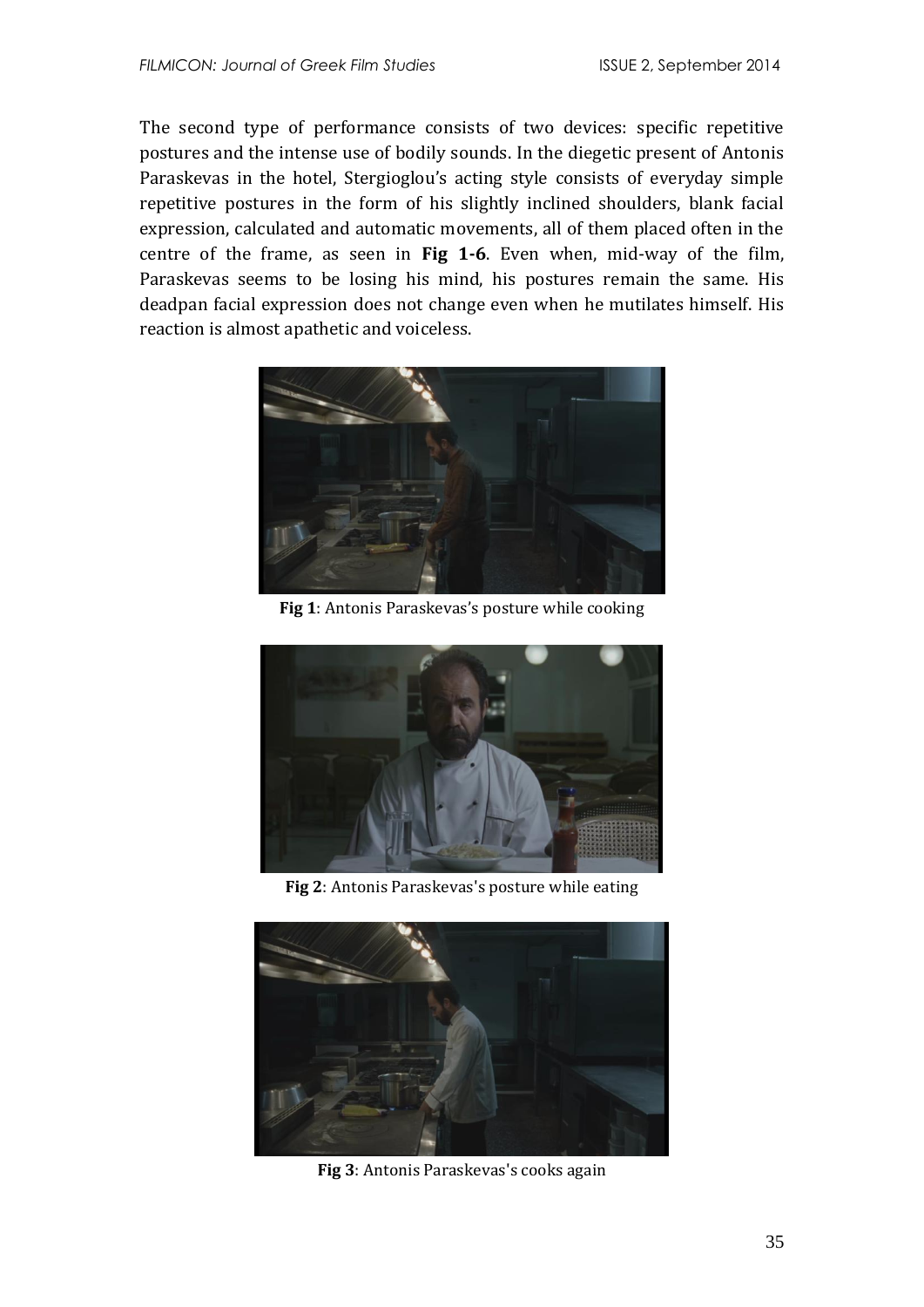

**Fig 4:** Antonis Paraskevas speaks in front of his camera



**Fig 5**: Antonis Paraskevas sings



**Fig 6:** Antonis Paraskevas sings again

This inexpressive acting is however enriched by a creative treatment of sound: by the pass from the silence of stasis to the abrupt sound of kinesis, by bodily noises, such as heavy breathing, and by vocal gestures, such as muffled crying or screaming. For instance, when Paraskevas leaves the hotel, he crosses the highway. Although this crossing takes place in a very long shot with cars passing by in high speed in the foreground, the viewer hears Paraskevas's heavy breathing (although he is in the background) instead of the traffic, the volume of which is considerably lower.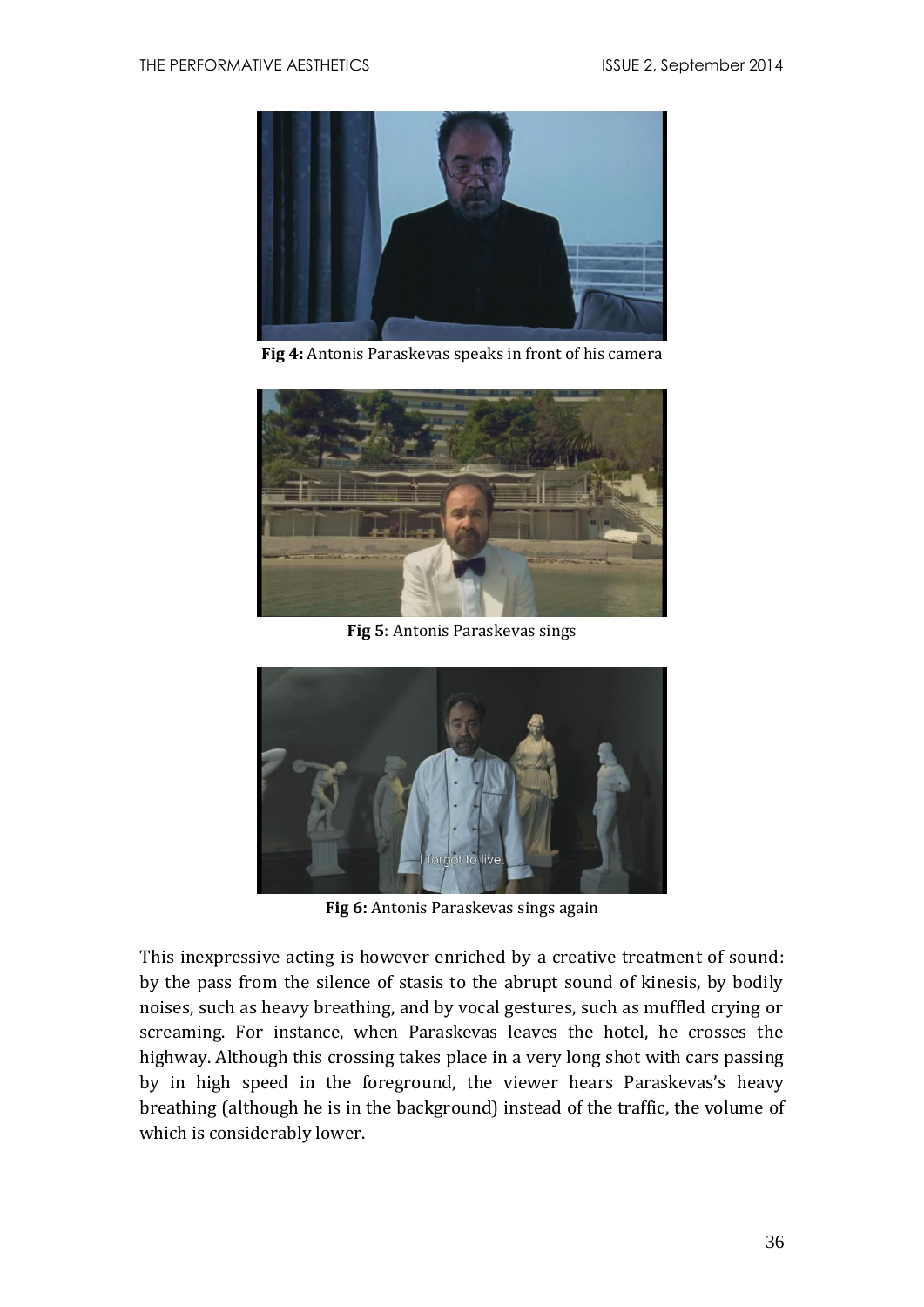Although cinematic techniques are different in the two films, the accumulation of or focus on gestural acts becomes the centre of their narrative and style. At the same time, both acting styles signify each particular body and the mechanisms of every body. This is also one reason why these films function not only on a literal level, but also an allegorical one.

Apart from the foregrounding of a phenomenology of the body, another element of this type of performing can be found in the generic uncertainty that actors embody in both films. To be specific, actors are asked to perform and unfold in the same film a wide palette of skills coming from different cinematic and artistic genres like musical, comedy, melodrama and performance art. The actor is a body that is required to dance and sing (in Psykou's film), exercise or explore his physical ability, jumping and climbing or even exposing himself in front of the camera in scenes of extreme intimacy, like that of masturbation (in Lygizos's film), blurring the boundaries between different cinematic and artistic genres, but also contesting the boundaries between artistic and social ethics. The new aesthetics of this post-dramatic tradition mentioned by Lehmann and Fischer-Lichte includes this kind of performative skills and it is far from being a new phenomenon in the Greek theatrical scene. As Tsihli notes, the devised theatre, a theatre mode that has emerged in Greece during the past ten years, promotes a different type of actor; in reality it promotes a performer who "expresses himself through pantomime and dance, physical ability and improvising possibilities", exploring his/her abilities while borrowing techniques from *varieté* and the circus (2008: 89).

## **PERFORMED STYLE VS 'PREFORMED STYLE'**

The interconnectedness of the performative elements of film could not but include the relation of film style to narration. Therefore, I am referring to a specific kind of narration that foregrounds the aesthetic qualities of performative acts, that gives a performative effect.

*The Boy Eating the Bird's Food* is openly and more easily classified as an improvised film that generates this effect. A constant camera flow tracks the protagonist's body movements, similar to a Dardenne camera style, only much more extreme, since Lygizos is going even closer to bodily details, sometimes lingers with his shots for over a minute, and throws space out of frame. His stylistic devices, which are minimal and austere, enhance the performative effect, giving the impression of 'unpredictability'. The pro-filmic reality becomes an event open to improvisation and transformation. One can never be sure as to what the actor's next movement will be and to which direction it will lead the camera, rendering framing and *mise-en-scène* unpredictable. It is the physicality of the camera, its movements and gestures that put forth a performance along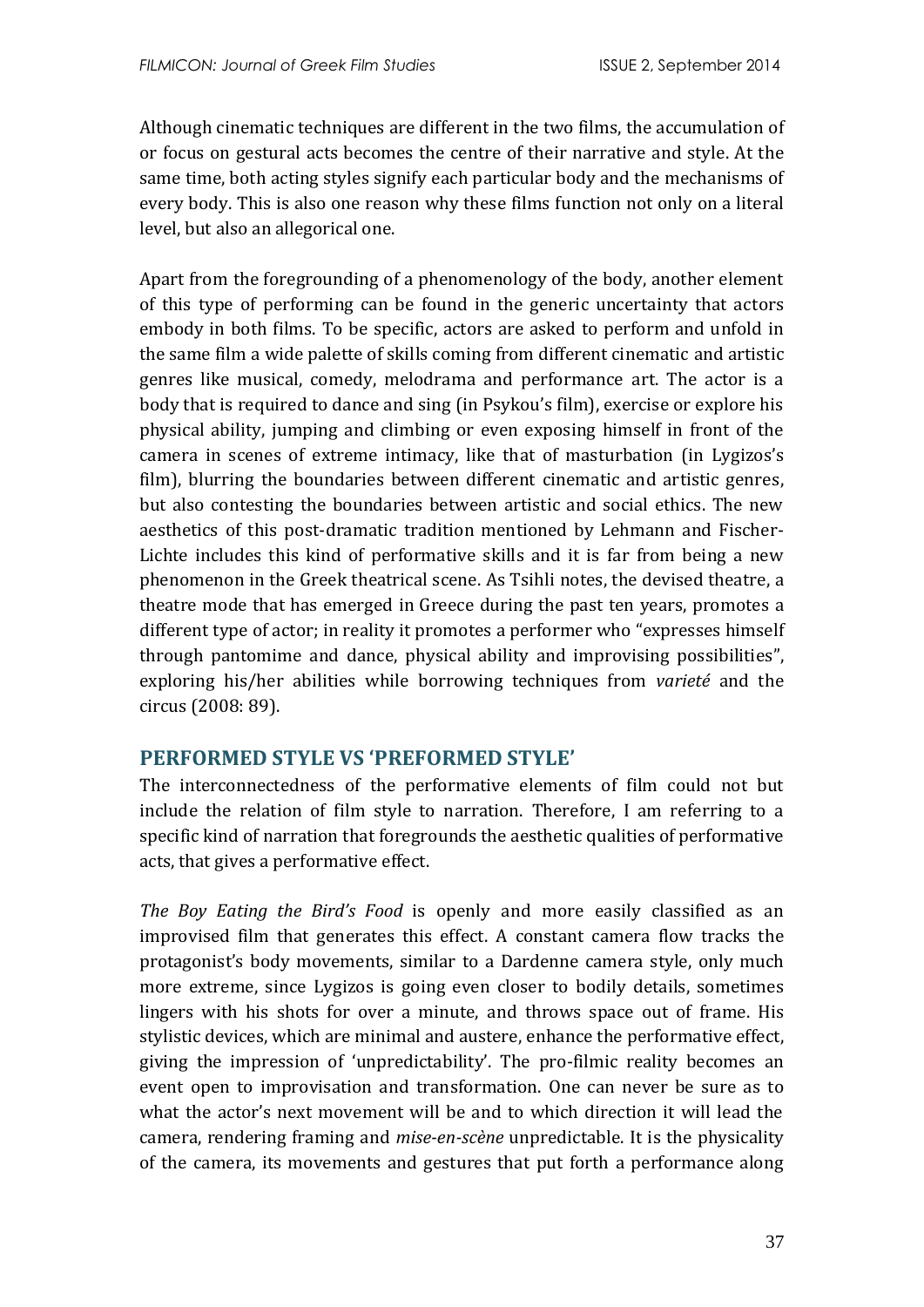<u>.</u>

with the actor's performance. Actor and camera perform alongside the narrative, as if the narrative did not exist prior to the shooting. The main effect of this narrational act is to persuade the audience that the cinematic text does not represent something previously written, but is a presentation of what is happening *now*. In short, this type of narration comprises also a rhetoric of unpredictability.

On the other hand, Elina Psykou's narration unfolds in a totally different film style. Improvisation, unpredictability (or even a rhetoric of it) do not belong to Psykou's cinematic universe. <sup>17</sup> Her major formal strategy is the organization of the frame either on the horizontal axis – namely creating planimetric frames that connote the theatrical stage and also news broadcasts – or on the vertical axis – paying attention to architectural space. Consequently, framing is symmetrical. But symmetry is accompanied by repetitiveness, either of separate shots, as for instance, the close ups of Paraskevas's blank face or of the night table and the props on it, or sets of shots like the one of Paraskevas waking up, which is repeated with slight variations at least three times.

More specifically, Psykou uses a very limited set of stylistic devices. Her style is as ascetic and austere as Lygizos's, as part of the 'parametric' cinema, which is represented by auteurs such as Bresson, and the more contemporary Ulrich Seidl and Michael Haneke (especially the latter's first feature film, *The Seventh Continent,* 1989). Contrary to the effect of improvisational performance created by Lygizos, Psykou's overall strategy demands precise organisation and control of *mise-en-scène*. As Bordwell writes about 'parametric narration', this kind of strategy presupposes the absolute "stylization of the profilmic event" (1985: 292). Concomitantly, in his analysis of Bresson, Bordwell explains that "a limitation of devices constitutes a powerful intrinsic norm which 'processes' each *syuzhet* event according to a recognizable 'preformed' style" (ibid.: 285). Accordingly, Elina Psykou's style seems to be a 'preformed' one.

However, repetitiveness, symmetry and centrality (this 'preformed' style) are enriched by elements of surprise. This mechanism is exposed from the beginning. In the first scene, right after the credits, in a wide shot that is symmetrically divided in two by the transverse position of the car in the frame, the driver gets out of the car, moves along the side and opens the trunk to reveal Antonis Paraskevas (**Fig 7**).

<sup>17</sup> Indeed, as Psykou also asserts, there was no improvisation, but a lot of discussion with the actor in order to decide exactly who the character is. Personal e-mail conversation held on the 11th of October 2013.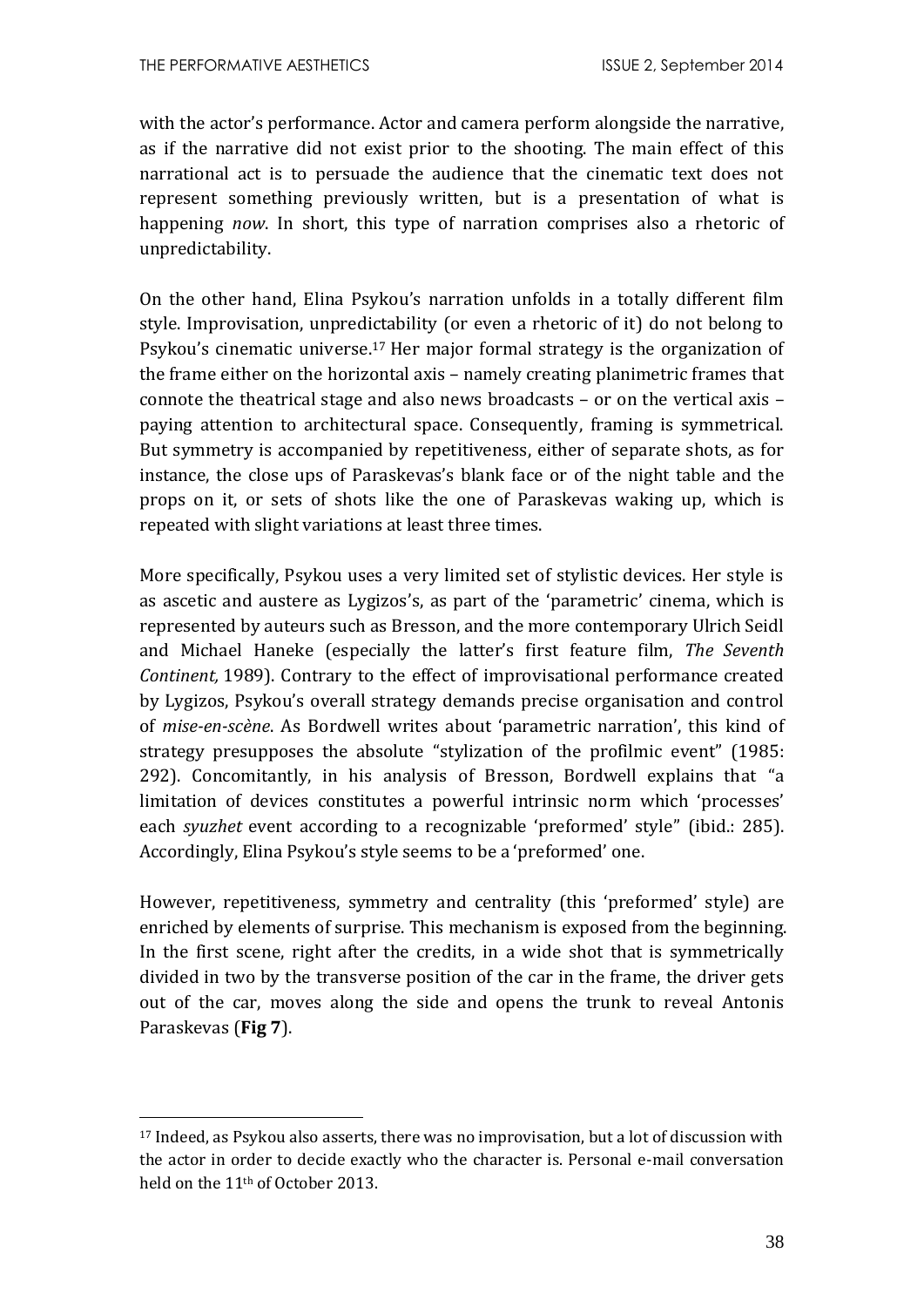

**Fig 7**: Antonis Paraskevas is in the trunk

Surprise also works on a formal level. The static, repetitive and symmetrical long and medium shots are replaced, at about the 35th minute, with a more mobile camera and framing, complementing what is not expressed by the blank, deadpan acting style of Stergioglou, namely his gradual collapse. Repetitiveness, symmetry and stasis are established in order at specific instances to catch the viewer by surprise. In short, Elina Psykou establishes a 'preformed' style in order to be ruptured by surprise, by a narrative or formal performative act.

## **CONCLUSION**

Despite their differences, Lygizos's and Psykou's films (as well as other recent Greek 'festival films') stem from the same notion of a more bodily-centered and presentational narration, rather than a representational and logocentric one: bodily-centered because of the importance of gestures and the thematics of the body; more presentational in the sense that the narration has a rhetoric strategy that creates the effect that the film relies very loosely or at all on previous texts like scripts, but is an act performed for/with the camera; and less logocentric in terms that dialogue is minimal or even less cause-effect driven.

This common tendency shows that there is a more profound link between these films. The fact that they are grouped together is not merely a concurrence of Greece's crisis, nor a simple media construction. The 'Greek New Wave', like other waves, is formatted as a label or has acquired its visibility and its name through the attention of festivals, media coverage and authorial discourse. However, this is not a label devoid of specific aesthetic connotations. This does not mean that conformity prevails, but rather that there is a specific narrational and aesthetic stance. What I tried to show here is that the common background and framework in theatre and performance, as well as the infusion of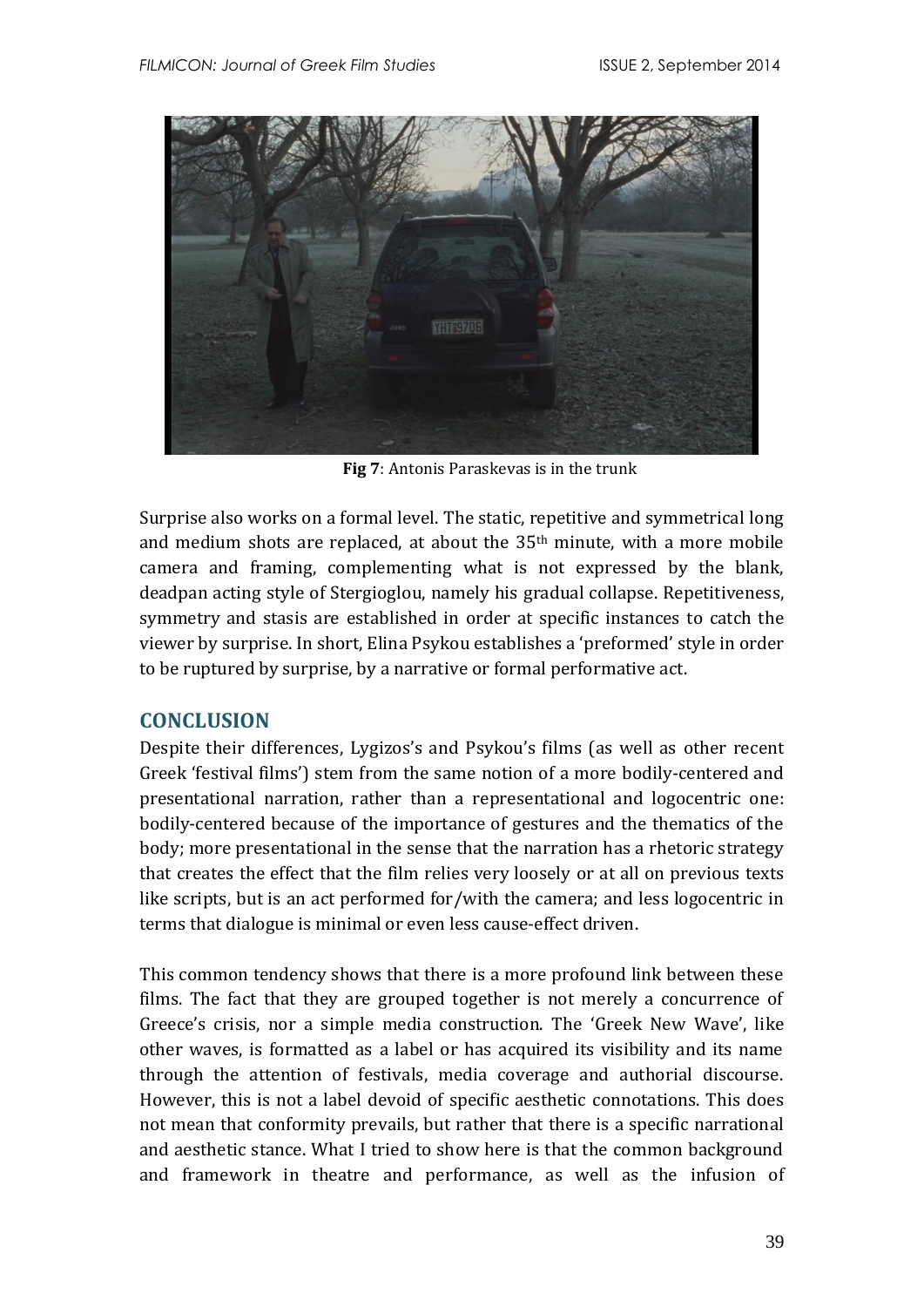<u>.</u>

performance as it has been manifested in post-dramatic theatre within the field of cinema, have become a very substantial and adhesive characteristic of these films.

In this sense, this performative aesthetic should be further contextualized within the recent economic and cultural environment in terms of its formation and specific form. One should not only ask when and how this 'Greek New Wave' is becoming a category, but also why this category seems to have these particular characteristics instead of others.

These recurrent thematics and aesthetics (since they are becoming a driving force) of a mutilated, deformed, ailing, clumsy, over-gestural body, as it is depicted in many of these films, may lead one to associate this cinema with a kind of trauma and, especially, loss: loss of people, loss of control, loss of parts of the body, like a finger or hair, even loss of status. But one should take into consideration the fact that these films are produced simultaneously with what occurs in the socio-economic sphere. This performative turn is to a certain degree a reaction not to a traumatic past (as is the case, for example, in post-World War II European cinema, or in the 1970s New Greek Cinema) but to a loss that is becoming trauma while in the process of cinematic creation. It could be said that this aestheticity bears the mark of the shock, of destabilization, of discomfort of/for the present. 18

Finally, this performative aesthetics raises some other issues that can also be inferred from De Valck's remarks on the conceptualization of film festivals as a "force field of contradictions". De Valck further states that "the old notions of 'auteur' and 'nation' seem insufficient in construing the transformations" (2007: 29). In my turn, I suggest a similar matter for further analysis, which I believe is also inscribed in the overall aesthetics of this 'Greek New Wave'. Since these films, on one hand, communicate with, or belong to a larger tradition that foregrounds cinema's gestural qualities and, on the other hand, participate in the performative acts of transnational processes like festivals, one should reconsider if and how the filmmaker is the 'auteur' and what the 'national' becomes inside

<sup>18</sup> Dimitris Papanikolaou when analyzing the phenomenon uses the words 'anxiety' and 'disturbance'; he makes a very interesting argument when he explicates the use of archive (2011). Using his discourse, Elina Psykou's work, for instance, is also an effort to create a new kind of archive based on true and fictional events as troublesome in the sense that it asks for rearrangement, reframing and replotting. He has developed a similar argument in a speech entitled 'The anxiety of allegory: re-reading *Dogtooth*' [in Greek] and given on the  $13<sup>th</sup>$  of January, as part of the Greek Film Studies Seminar that took place at Panteion University during 2013-2014, and was organized by Maria Paradeisi, Myrto Kalofolia and myself. I believe that this kind of discourse by Papanikolaou, although it answers different sets of questions, can also explain the specific non-representational and more performative aestheticity.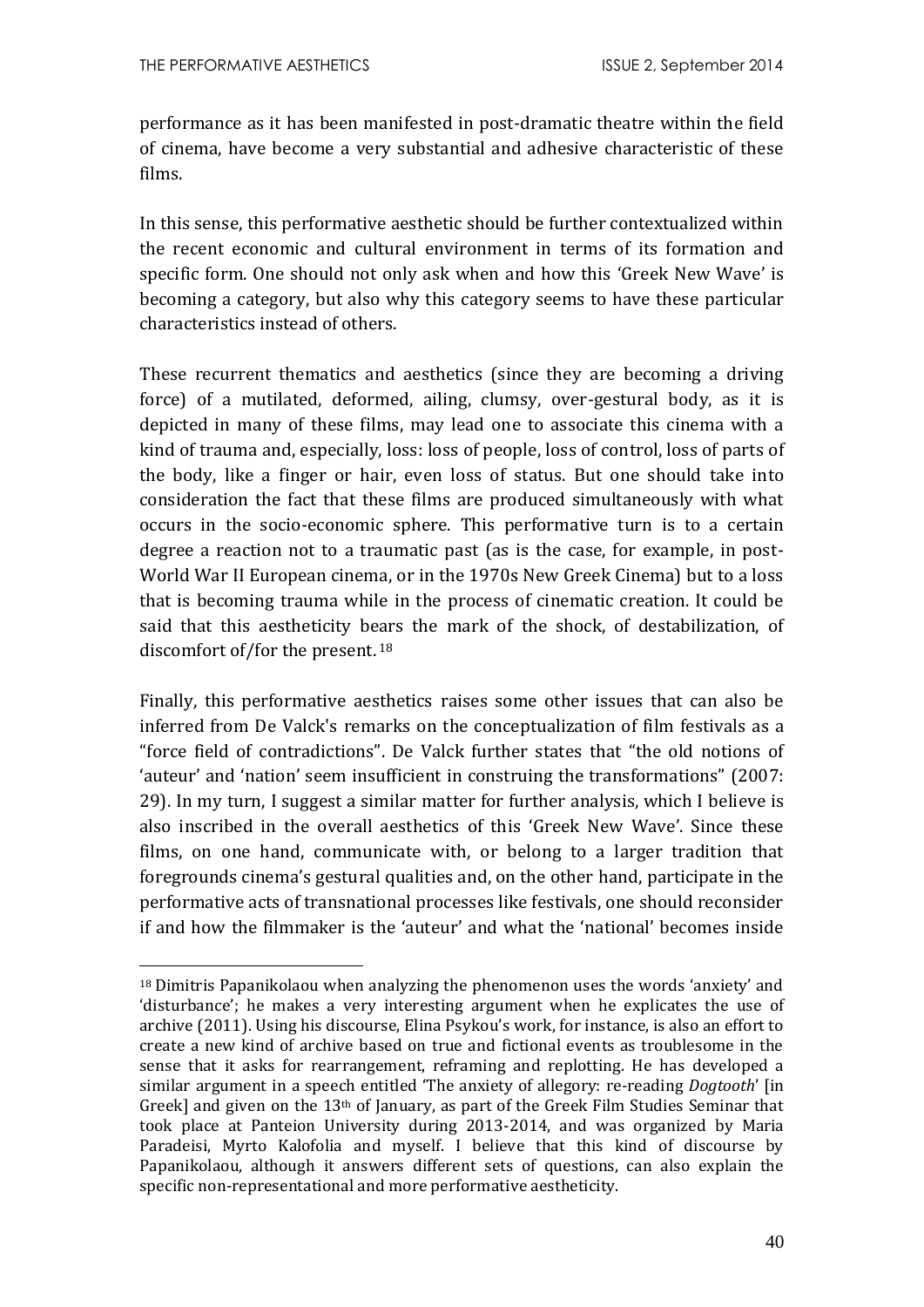and outside the cinematic text, when working in transnational environments and approaching international markets. In conclusion, I suggest that the 'performative' seems to be a starting point for articulating the inexpressible and at the same time a point of access for audiences, which in both cases works on a 'supranational' level.

#### **REFERENCES**

- Badley, L. (2010), *Lars von Trier,* Urbana Chicago Springfield: University of Illinois Press.
- Baron, C. & al (2004), 'Introduction', in C. Baron & al (eds), *More than a Method. Trends and Tradition in Contemporary Film Performance,* Detroit: Wayne State University Press, pp. 1-22.
- Barthes, R. (2002[1968]), 'L' effet de réel' in *Oeuvres Complètes III,* Paris: Seuil, pp. 25-32.
- Bazin, A. (2009), 'The Festival Viewed as a Religious Order', in R. Porton (ed), *Dekalog 3: On Film Festivals*, London: Wallflower, pp. 13–19.

Bordwell, D. (1985), *Narration in the fiction film,* New York & London: Routledge.

Bresson, R. (1977), *Notes On Cinematography*, New York: Urizen Books.

- Carlson, M. (2008), 'Introduction. Perspectives on Performance: Germany and America', in E. Fischer-Lichte, *The Transformative Power of Performance: A New Aesthetics*, New York: Routledge, pp. 1-10.
- Celluloid Liberation Front (2012), 'A behavioral Report on the Greek Crisis', *Film International* [online], 6 June 2012. Available at [http://filmint.nu/?p=5142.](http://filmint.nu/?p=5142) Accessed 6 November 2013.
- Chalkou, M. (2012), 'A new cinema of 'emancipation': Tendencies of independence in Greek cinema of the 2000s', *[Interactions: Studies in](http://www.ingentaconnect.com/content/intellect/iscc;jsessionid=2g93ccgf8gids.alice)  [Communication & Culture](http://www.ingentaconnect.com/content/intellect/iscc;jsessionid=2g93ccgf8gids.alice)*, Volume 3, Number 2, 15 November 2012, pp. 243-261(19).
- Dayan, D. (1997), 'In quest of a festival' *National Forum* 77.4: 41+ Expanded Academic ASAP, web 16 July 2013.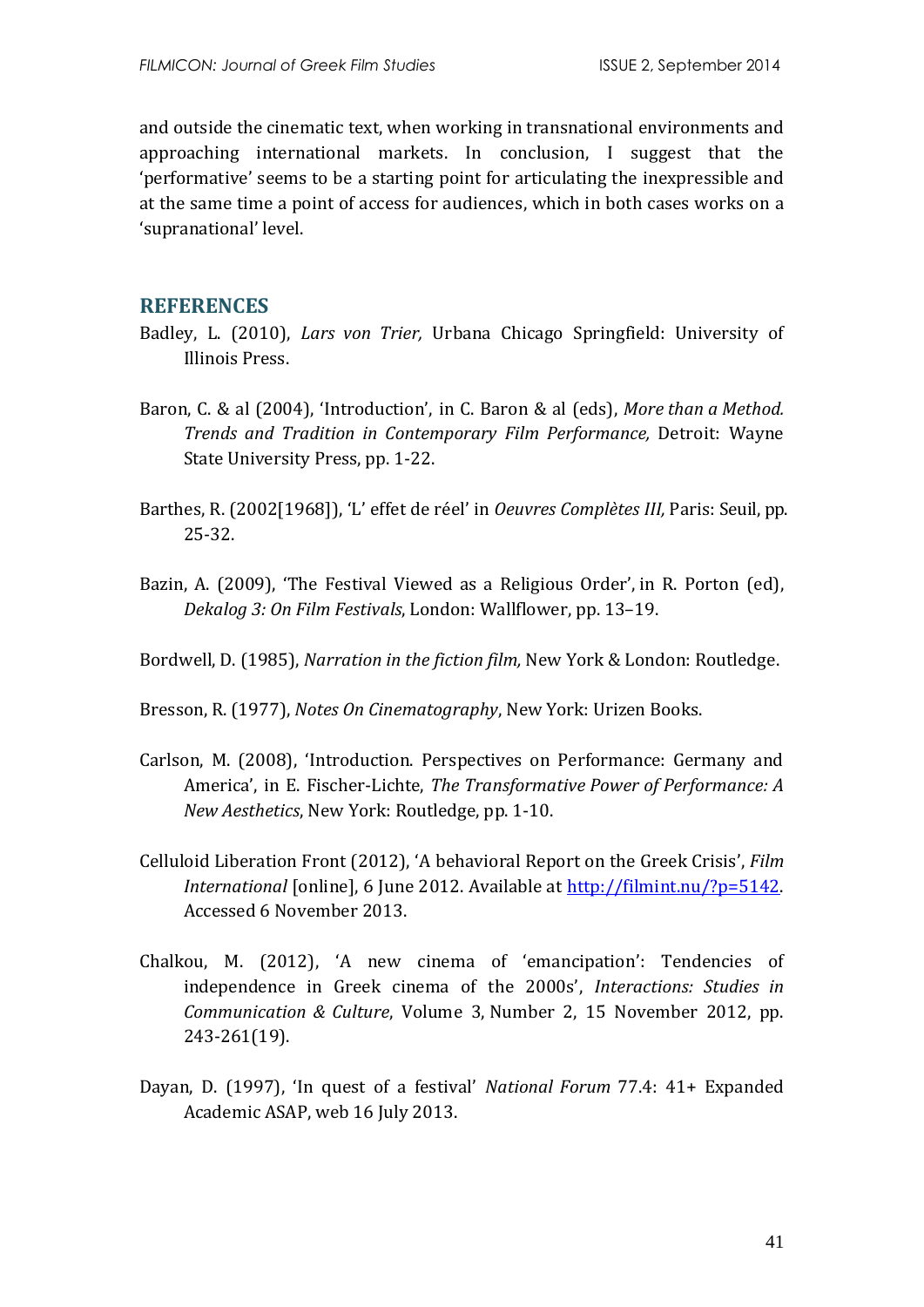- De Valck, M. (2007), *Film Festivals: From European Geopolitics to Global Cinephilia,* Amsterdam: Amsterdam University Press.
- Del Rio, E. (2008), *Deleuze and Cinemas of Performance: Powers of Affection*, Edinburgh: Edinburgh University Press.
- Deleuze, G. (2005 [1985]), 'Cinema, Body and Brain, Thought', in G. Deleuze *Cinema 2*, London: Continuum, pp. 182-215.
- Eipides, D. (2012), 'Programmer's note', TIFF [online]. [http://tiff.net/filmsandschedules/tiff/2012/boyeatingbirdfood.](http://tiff.net/filmsandschedules/tiff/2012/boyeatingbirdfood) Accessed 14 May 2013.
- Elsaesser, T. (2005), *European Cinema: Face to Face with Hollywood*, Amsterdam: Amsterdam University Press.
- Farahmad, A. (2010), 'Disentangling the international festival circuit: genre and Iranian cinema', in R. Galt & K. Schoonover (eds), *Global Art Cinema: New theories and histories*, Oxford, New York: Oxford University Press, pp. 263- 284.
- Fischer-Lichte, E. (2008[2004]), *The Transformative Power of Performance: A New Aesthetics*, New York: Routledge.
- Higson, A. (2004), 'Film Acting and Independent Cinema', in P. Robertson Wojcik (ed.), *Movie Acting: The Film Reader*, New York And London: Routledge, pp. 145-164.
- Horeck, T. & T. Kendall (2013), 'Introduction', in T. Horeck & T. Kendall (eds), *The New Extremism in Cinema. From France to Europe,* Edinburgh: Edinburgh University Press, pp. 1-17.
- Katsarea, E. (2009), 'The surprising Greek film winning fans abroad', *Screening Room CNN* [online], 3 December 2009. [http://edition.cnn.com/2009/SHOWBIZ/Movies/12/03/lanthimos.dogtoo](http://edition.cnn.com/2009/SHOWBIZ/Movies/12/03/lanthimos.dogtooth) [th.](http://edition.cnn.com/2009/SHOWBIZ/Movies/12/03/lanthimos.dogtooth) Accessed 2 November 2013.
- Kerkinos, D. (2013), 'Grécka kinematografia sa nevzdáva' in *Kinečko*, no. 16/2013, pp. 2-3.
- Koutsourakis, A. (2012), 'Cinema of the Body: The Politics of Performativity in Lars von Trier's Dogville (2003) and Yorgos Lanthimo's Dogtooth (2008)', *Cinema: Journal of Philosophy and the Moving Image 3*, pp. 84-108.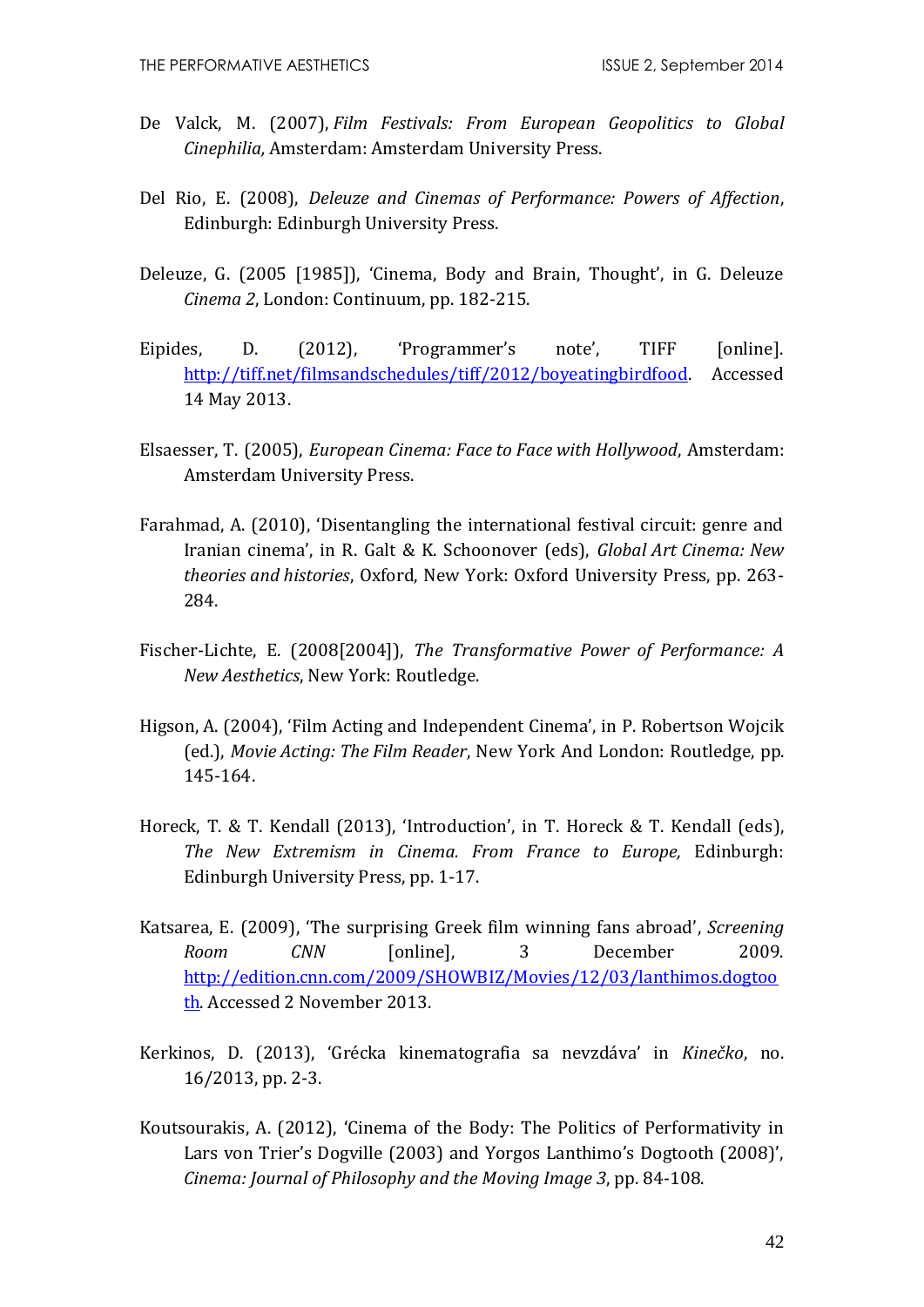Lehmann, H. T. (2002[1999]), *Le theatre post-dramatique*, Paris: L' Arche.

- Lepastier, J. (2013), 'Berlin, entre douleur et baume au coeur', *Cahiers du Cinema*, April 2013, pp. 64-66.
- Nikolaidou, A. (2014), 'AFTO DEN EINAI I ATHINA: I Poli pou Fenete, i Poli pou Den Fenete, i Poli pou Perissevei... / THIS IS NOT ATHENS: The City that appears, the City that does not appear, the City in Excess...', *Journal of Greek Film Studies Filmicon* (online blog) available at [http://filmiconjournal.com/blog/post/10/ayto-den-einai-athina.](http://filmiconjournal.com/blog/post/10/ayto-den-einai-athina) Accessed 12 April 2014.
- Parker, A. & E. Kosofsky Sedgwick (1995), 'Introduction: Perfromativity and Performance' A. Parker & E.K. Sedgwick (eds), *Performativity and Performance,* New York& London: Routledge, pp. 1-18.
- Papanikolaou, D. (2010a), '*Strella:* mia tenia gia oli tin oikogenia/*Strella:* a film for the whole family', in *Strella,* Panos H. Koutras & P. Evangelidis (eds) Athens: Polychromos Kosmos, pp. 9-24.
	- \_\_\_\_\_\_\_\_\_\_\_\_\_\_\_\_\_\_\_\_(2010b), 'Kati trehi me tin oikogenia/'Greek Family, Representation and the New Crisis Archive', in *The Book's Journal,* no. 1, November 2010, pp. 96-98.

\_\_\_\_\_\_\_\_\_\_\_\_\_\_\_\_\_\_\_\_(2011), 'Archive Trouble', in *Cultural Anthropology Online*, October 26, 2011. [http://www.culanth.org/fieldsights/247-archive](http://www.culanth.org/fieldsights/247-archive-trouble)[trouble.](http://www.culanth.org/fieldsights/247-archive-trouble) Accessed 7/3/2014.

Psychou, E. (2013), interviewed by A. Nikolaidou, 11 October.

- Rawle, S. (2011), 'Introduction. The Cinema of Hal Hartley and Performance' in *Performance in the Cinema of Hal Hartley*, Cambria Press. Sample book Available at [http://www.amazon.com/Performance-Cinema-Hal-Hartley](http://www.amazon.com/Performance-Cinema-Hal-Hartley-ebook/dp/B005SMX61K)[ebook/dp/B005SMX61K.](http://www.amazon.com/Performance-Cinema-Hal-Hartley-ebook/dp/B005SMX61K) Accessed 16 November 2013.
- Rose, S. (2011), 'Attenberg, Dogtooth and the weird wave of Greek cinema', *The Guardian* [online], 27 August 2011. Available at [http://www.guardian.co.uk/film/2011/aug/27/attenberg-dogtooth](http://www.guardian.co.uk/film/2011/aug/27/attenberg-dogtooth-greece-cinema)[greece-cinema.](http://www.guardian.co.uk/film/2011/aug/27/attenberg-dogtooth-greece-cinema) Accessed 16 November 2013.